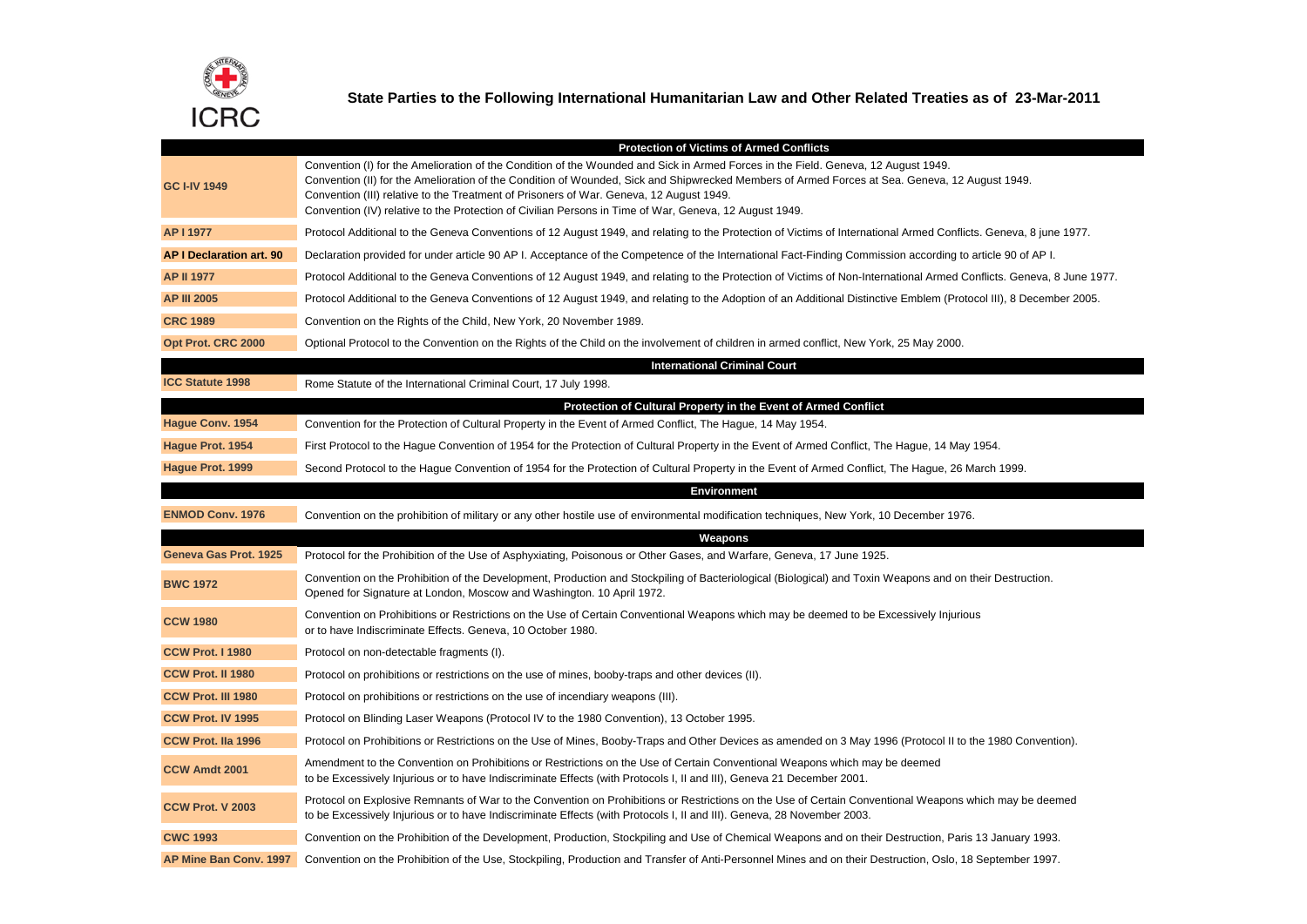| Country                  |                     |                       | Protection of victims of armed conflicts         |                   |                    |                 |                              | International<br><b>Criminal Court</b> |                            | <b>Protection of Cultural Property</b> |            | <b>Environment</b>                          |
|--------------------------|---------------------|-----------------------|--------------------------------------------------|-------------------|--------------------|-----------------|------------------------------|----------------------------------------|----------------------------|----------------------------------------|------------|---------------------------------------------|
| <b>Country</b>           | <b>GC I-IV 1949</b> | AP I 1977             | AP <sub>1</sub><br><b>Declaration</b><br>art. 90 | <b>AP II 1977</b> | <b>AP III 2005</b> | <b>CRC 1989</b> | Opt Prot.<br><b>CRC 2000</b> | <b>ICC Statute</b><br>1998             | Hague<br><b>Conv. 1954</b> | 1954                                   | 1999       | Haque Prot. Haque Prot. ENMOD Conv.<br>1976 |
| Afghanistan              | 26.09.1956          | 10.11.2009            |                                                  | 10.11.2009        |                    | 28.03.1994      | 24.09.2003                   | 10.02.2003                             |                            |                                        |            | 22.10.1985                                  |
| Albania                  | 27.05.1957          | 16.07.1993            |                                                  | 16.07.1993        | 06.02.2008         | 27.02.1992      | 09.12.2008                   | 31.01.2003                             | 20.12.1960                 | 20.12.1960                             |            |                                             |
| Algeria                  | 20.06.1960          | 16.08.1989            | 16.08.1989                                       | 16.08.1989        |                    | 16.04.1993      | 06.05.2009                   |                                        |                            |                                        |            | 19.12.1991                                  |
| Andorra                  | 17.09.1993          |                       |                                                  |                   |                    | 02.01.1996      | 30.04.2001                   | 30.04.2001                             |                            |                                        |            |                                             |
| Angola                   | 20.09.1984          | 20.09.1984            |                                                  |                   |                    | 05.12.1990      | 11.10.2007                   |                                        |                            |                                        |            |                                             |
| Antigua and Barbuda      | 06.10.1986          | 06.10.1986            |                                                  | 06.10.1986        |                    | 05.10.1993      |                              | 18.06.2001                             |                            |                                        |            | 25.10.1988                                  |
| Argentina                | 18.09.1956          | 26.11.1986            | 11.10.1996                                       | 26.11.1986        | 16.03.2011         | 04.12.1990      | 10.09.2002                   | 08.02.2001                             | 22.03.1989                 | 10.05.2007                             | 07.01.2002 | 20.03.1987                                  |
| Armenia                  | 07.06.1993          | 07.06.1993            |                                                  | 07.06.1993        |                    | 23.06.1993      | 30.09.2005                   |                                        | 05.09.1993                 | 05.09.1993                             | 18.05.2006 | 15.05.2002                                  |
| Australia                | 14.10.1958          | 21.06.1991            | 23.09.1992                                       | 21.06.1991        | 15.07.2009         | 17.12.1990      | 26.09.2006                   | 01.07.2002                             | 19.09.1984                 |                                        |            | 07.09.1984                                  |
| Austria                  | 27.08.1953          | 13.08.1982            | 13.08.1982                                       | 13.08.1982        | 03.06.2009         | 06.08.1992      | 01.02.2002                   | 28.12.2000                             | 25.03.1964                 | 25.03.1964                             | 01.03.2002 | 17.01.1990                                  |
| Azerbaijan               | 01.06.1993          |                       |                                                  |                   |                    | 13.08.1992      | 03.07.2002                   |                                        | 20.09.1993                 | 20.09.1993                             | 17.04.2001 |                                             |
| <b>Bahamas</b>           | 11.07.1975          | 10.04.1980            |                                                  | 10.04.1980        |                    | 20.02.1991      |                              |                                        |                            |                                        |            |                                             |
| Bahrain                  | 30.11.1971          | 30.10.1986            |                                                  | 30.10.1986        |                    | 13.02.1992      | 21.09.2004                   |                                        | 26.08.2008                 | 26.08.2008                             | 26.08.2008 |                                             |
| Bangladesh               | 04.04.1972          | 08.09.1980            |                                                  | 08.09.1980        |                    | 03.08.1990      | 06.09.2000                   | 23.03.2010                             | 23.06.2006                 | 23.06.2006                             |            | 03.10.1979                                  |
| <b>Barbados</b>          | 10.09.1968          | 19.02.1990            |                                                  | 19.02.1990        |                    | 09.10.1990      |                              | 10.12.2002                             | 09.04.2002                 | 02.10.2008                             | 02.10.2008 |                                             |
| <b>Belarus</b>           | 03.08.1954          | 23.10.1989            | 23.10.1989                                       | 23.10.1989        |                    | 01.10.1990      | 25.01.2006                   |                                        | 07.05.1957                 | 07.05.1957                             | 29.11.2005 | 07.06.1988                                  |
| Belgium                  | 03.09.1952          | 20.05.1986            | 27.03.1987                                       | 20.05.1986        |                    | 16.12.1991      | 06.05.2002                   | 28.06.2000                             | 16.09.1960                 | 16.09.1960                             | 13.10.2010 | 12.07.1982                                  |
| <b>Belize</b>            | 29.06.1984          | 29.06.1984            |                                                  | 29.06.1984        | 03.04.2007         | 02.05.1990      | 01.12.2003                   | 05.04.2000                             |                            |                                        |            |                                             |
| Benin                    | 14.12.1961          | 28.05.1986            |                                                  | 28.05.1986        |                    | 03.08.1990      | 21.01.2005                   | 22.01.2002                             |                            |                                        |            | 30.06.1986                                  |
| <b>Bhutan</b>            | 10.01.1991          |                       |                                                  |                   |                    | 01.08.1990      | 09.12.2009                   |                                        |                            |                                        |            |                                             |
| <b>Bolivia</b>           | 10.12.1976          | 08.12.1983            | 10.08.1992                                       | 08.12.1983        |                    | 26.06.1990      | 22.12.2004                   | 27.06.2002                             | 17.11.2004                 |                                        |            |                                             |
| Bosnia-Herzegovina       | 31.12.1992          | 31.12.1992            | 31.12.1992                                       | 31.12.1992        |                    | 09.01.1993      | 10.10.2003                   | 11.04.2002                             | 12.07.1993                 | 12.07.1993                             | 22.05.2009 |                                             |
| Botswana                 | 29.03.1968          | 23.05.1979            |                                                  | 23.05.1979        |                    | 14.03.1995      | 04.10.2004                   | 08.09.2000                             | 03.01.2002                 |                                        |            |                                             |
| Brazil                   | 29.06.1957          | 05.05.1992            | 23.11.1993                                       | 05.05.1992        | 28.08.2009         | 24.09.1990      | 27.01.2004                   | 20.06.2002                             | 12.09.1958                 | 12.09.1958                             | 23.09.2004 | 12.10.1984                                  |
| Brunei Darussalam        | 14.10.1991          | 14.10.1991            |                                                  | 14.10.1991        |                    | 27.12.1995      |                              |                                        |                            |                                        |            |                                             |
| Bulgaria                 | 22.07.1954          | 26.09.1989            | 09.05.1994                                       | 26.09.1989        | 13.09.2006         | 03.06.1991      | 12.02.2002                   | 11.04.2002                             | 07.08.1956                 | 09.10.1958                             | 14.06.2000 | 31.05.1978                                  |
| <b>Burkina Faso</b>      | 07.11.1961          | 20.10.1987            | 24.05.2004                                       | 20.10.1987        |                    | 31.08.1990      | 06.07.2007                   | 16.04.2004                             | 18.12.1969                 | 04.02.1987                             |            |                                             |
| <b>Burundi</b>           | 27.12.1971          | 10.06.1993            |                                                  | 10.06.1993        |                    | 19.10.1990      | 24.06.2008                   | 21.09.2004                             |                            |                                        |            |                                             |
| Cambodia                 | 08.12.1958          | 14.01.1998            |                                                  | 14.01.1998        |                    | 15.10.1992      | 16.07.2004                   | 11.04.2002                             | 04.04.1962                 | 04.04.1962                             |            |                                             |
| Cameroon                 | 16.09.1963          | 16.03.1984            |                                                  | 16.03.1984        |                    | 11.01.1993      |                              |                                        | 12.10.1961                 | 12.10.1961                             |            |                                             |
| Canada                   | 14.05.1965          | 20.11.1990            | 20.11.1990                                       | 20.11.1990        | 26.11.2007         | 13.12.1991      | 07.07.2000                   | 07.07.2000                             | 11.12.1998                 | 29.11.2005                             | 29.11.2005 | 11.06.1981                                  |
| Cape Verde               | 11.05.1984          | 16.03.1995            | 16.03.1995                                       | 16.03.1995        |                    | 04.06.1992      | 10.05.2002                   |                                        |                            |                                        |            | 03.10.1979                                  |
| Central African Republic | 01.08.1966          | 17.07.1984            |                                                  | 17.07.1984        |                    | 23.04.1992      |                              | 04.10.2001                             |                            |                                        |            |                                             |
| Chad                     | 05.08.1970          | 17.01.1997            |                                                  | 17.01.1997        |                    | 02.10.1990      | 28.08.2002                   | 01.11.2006                             | 17.06.2008                 |                                        |            |                                             |
| Chile                    | 12.10.1950          | 24.04.1991            | 24.04.1991                                       | 24.04.1991        | 06.07.2009         | 13.08.1990      | 31.07.2003                   | 29.06.2009                             | 11.09.2008                 | 11.09.2008                             | 11.09.2008 | 26.04.1994                                  |
| China                    | 28.12.1956          | 14.09.1983            |                                                  | 14.09.1983        |                    | 02.03.1992      | 20.02.2008                   |                                        | 05.01.2000                 | 05.01.2000                             |            | 08.06.2005                                  |
| Colombia                 | 08.11.1961          | 01.09.1993            | 17.04.1996                                       | 14.08.1995        |                    | 28.01.1991      | 25.05.2005                   | 05.08.2002                             | 18.06.1998                 | 18.06.1998                             | 24.11.2010 |                                             |
| Comoros                  | 21.11.1985          | 21.11.1985            |                                                  | 21.11.1985        |                    | 22.06.1993      |                              | 18.08.2006                             |                            |                                        |            |                                             |
| Congo                    | 04.02.1967          | 10.11.1983            |                                                  | 10.11.1983        |                    | 14.10.1993      | 24.09.2010                   | 03.05.2004                             |                            |                                        |            |                                             |
| Congo (Dem Rep)          | 24.02.1961          | 03.06.1982            | 12.12.2002                                       | 12.12.2002        |                    | 27.09.1990      | 11.11.2001                   | 11.04.2002                             | 18.04.1961                 | 18.04.1961                             |            |                                             |
| Cook Islands             |                     | 07.05.2002 07.05.2002 | 07.05.2002                                       | 07.05.2002        |                    | 06.06.1997      |                              | 18.07.2008                             |                            |                                        |            |                                             |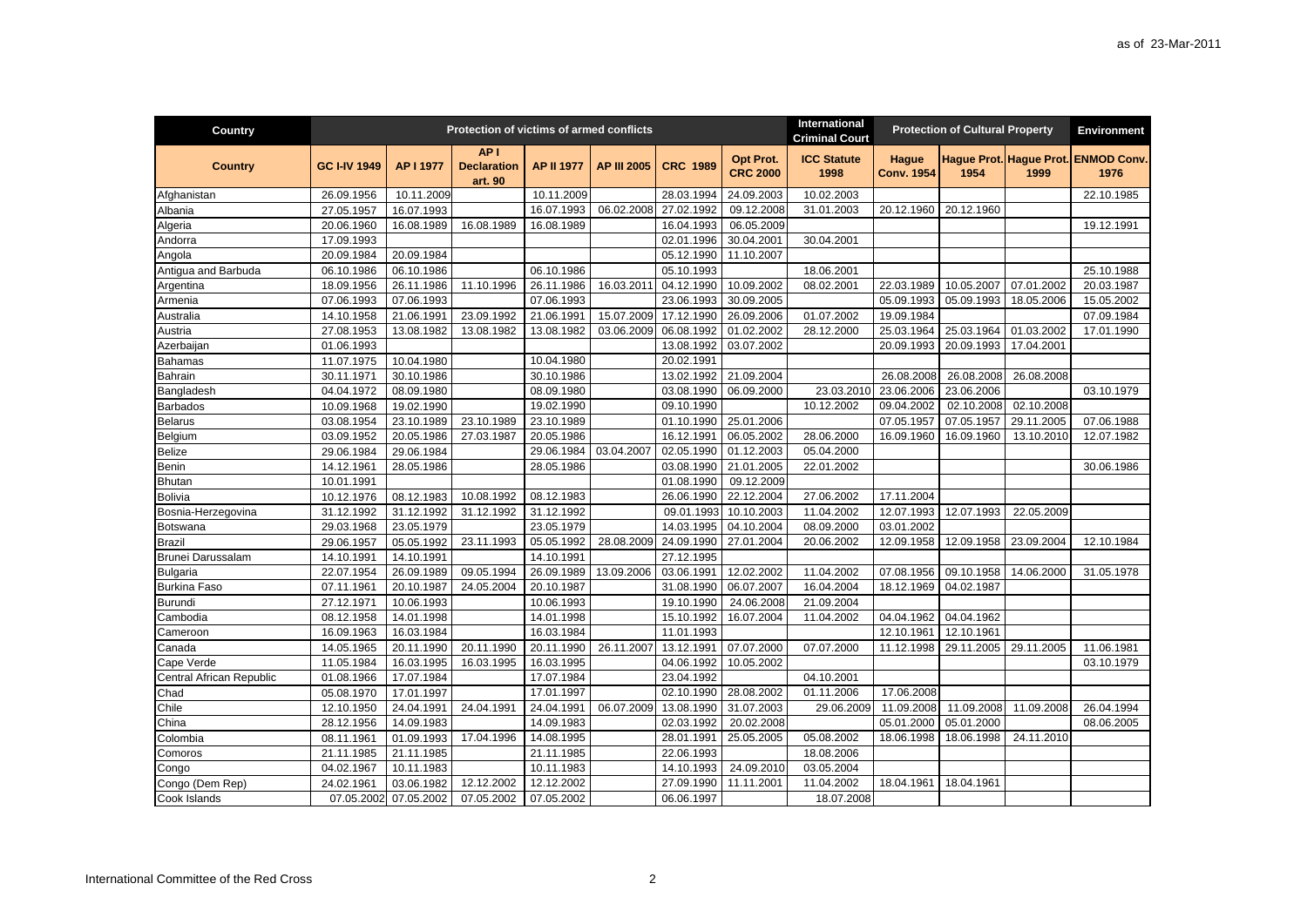| Country                  |                     |            | Protection of victims of armed conflicts         |                   |                    |                 |                              | International<br><b>Criminal Court</b> |                                   | <b>Protection of Cultural Property</b> |            | <b>Environment</b>                          |
|--------------------------|---------------------|------------|--------------------------------------------------|-------------------|--------------------|-----------------|------------------------------|----------------------------------------|-----------------------------------|----------------------------------------|------------|---------------------------------------------|
| <b>Country</b>           | <b>GC I-IV 1949</b> | AP I 1977  | AP <sub>1</sub><br><b>Declaration</b><br>art. 90 | <b>AP II 1977</b> | <b>AP III 2005</b> | <b>CRC 1989</b> | Opt Prot.<br><b>CRC 2000</b> | <b>ICC Statute</b><br>1998             | <b>Hague</b><br><b>Conv. 1954</b> | 1954                                   | 1999       | Haque Prot. Haque Prot. ENMOD Conv.<br>1976 |
| Costa Rica               | 15.10.1969          | 15.12.1983 | 09.12.1999                                       | 15.12.1983        | 30.06.2008         | 21.08.1990      | 24.01.2003                   | 07.06.2001                             | 03.06.1998                        | 03.06.1998                             | 09.12.2003 | 07.02.1996                                  |
| Côte d'Ivoire            | 28.12.1961          | 20.09.1989 |                                                  | 20.09.1989        |                    | 04.02.1991      |                              |                                        | 24.01.1980                        |                                        |            |                                             |
| Croatia                  | 11.05.1992          | 11.05.1992 | 11.05.1992                                       | 11.05.1992        | 13.06.2007         | 12.10.1992      | 01.11.2002                   | 21.05.2001                             | 06.07.1992                        | 06.07.1992                             | 08.02.2006 |                                             |
| Cuba                     | 15.04.1954          | 25.11.1982 |                                                  | 23.06.1999        |                    | 21.08.1991      | 02.09.2007                   |                                        | 26.11.1957                        | 26.11.1957                             |            | 10.04.1978                                  |
| Cyprus                   | 23.05.1962          | 01.06.1979 | 14.10.2002                                       | 18.03.1996        | 27.11.2007         | 07.02.1991      | 02.07.2010                   | 07.03.2002                             | 09.09.1964                        | 09.09.1964                             | 16.05.2001 | 12.04.1978                                  |
| Czech Republic           | 05.02.1993          | 05.02.1993 | 02.05.1995                                       | 05.02.1993        | 23.05.2007         | 22.02.1993      | 30.11.2001                   | 21.07.2009                             | 26.03.1993                        | 26.03.1993                             | 08.06.2007 | 22.02.1993                                  |
| Denmark                  | 27.06.1951          | 17.06.1982 | 17.06.1982                                       | 17.06.1982        | 25.05.2007         | 19.07.1991      | 27.08.2002                   | 21.06.2001                             | 26.03.2003                        | 26.03.2003                             |            | 19.04.1978                                  |
| Djibouti                 | 06.03.1978          | 08.04.1991 |                                                  | 08.04.1991        |                    | 12.06.1990      |                              | 05.11.2002                             |                                   |                                        |            |                                             |
| Dominica                 | 28.09.1981          | 25.04.1996 |                                                  | 25.04.1996        |                    | 13.03.1991      | 20.09.2002                   | 12.02.2001                             |                                   |                                        |            | 09.11.1992                                  |
| Dominican Republic       | 22.01.1958          | 26.05.1994 |                                                  | 26.05.1994        | 01.04.2009         | 11.06.1991      |                              | 12.05.2005                             | 05.01.1960                        | 21.03.2002                             | 03.03.2009 |                                             |
| Ecuador                  | 11.08.1954          | 10.04.1979 |                                                  | 10.04.1979        |                    | 23.03.1990      | 07.06.2004                   | 05.02.2002                             | 02.10.1956                        | 08.02.1961                             | 02.08.2004 |                                             |
| Egypt                    | 10.11.1952          | 09.10.1992 |                                                  | 09.10.1992        |                    | 06.07.1990      | 02.06.2007                   |                                        | 17.08.1955                        | 17.08.1955                             | 03.08.2005 | 01.04.1982                                  |
| El Salvador              | 17.06.1953          | 23.11.1978 |                                                  | 23.11.1978        | 12.09.2007         | 10.07.1990      | 18.04.2002                   |                                        | 19.07.2001                        | 27.03.2002                             | 27.03.2002 |                                             |
| <b>Equatorial Guinea</b> | 24.07.1986          | 24.07.1986 |                                                  | 24.07.1986        |                    | 15.06.1992      |                              |                                        | 19.11.2003                        |                                        | 19.11.2003 |                                             |
| Eritrea                  | 14.08.2000          |            |                                                  |                   |                    | 03.08.1994      | 16.02.2005                   |                                        | 06.08.2004                        |                                        |            |                                             |
| Estonia                  | 18.01.1993          | 18.01.1993 | 20.02.2009                                       | 18.01.1993        | 28.02.2008         | 21.10.1991      |                              | 30.01.2002                             | 04.04.1995                        | 17.01.2005                             | 17.01.2005 |                                             |
| Ethiopia                 | 02.10.1969          | 08.04.1994 |                                                  | 08.04.1994        |                    | 14.05.1991      |                              |                                        |                                   |                                        |            |                                             |
| Fiji                     | 09.08.1971          | 30.07.2008 |                                                  | 30.07.2008        | 30.07.2008         | 13.08.1993      |                              | 29.11.1999                             |                                   |                                        |            |                                             |
| Finland                  | 22.02.1955          | 07.08.1980 | 07.08.1980                                       | 07.08.1980        | 14.01.2009         | 20.06.1991      | 10.04.2002                   | 29.12.2000                             | 16.09.1994                        | 16.09.1994                             | 09.11.2004 | 12.05.1978                                  |
| France                   | 28.06.1951          | 11.04.2001 |                                                  | 24.02.1984        | 17.07.2009         | 07.08.1990      | 05.02.2003                   | 09.06.2000                             | 07.06.1957                        | 07.06.1957                             |            |                                             |
| Gabon                    | 26.02.1965          | 08.04.1980 |                                                  | 08.04.1980        |                    | 09.02.1994      | 21.09.2010                   | 20.09.2000                             | 04.12.1961                        | 04.12.1961                             | 29.08.2003 |                                             |
| Gambia                   | 20.10.1966          | 12.01.1989 |                                                  | 12.01.1989        |                    | 08.08.1990      |                              | 28.06.2002                             |                                   |                                        |            |                                             |
| Georgia                  | 14.09.1993          | 14.09.1993 |                                                  | 14.09.1993        | 19.03.2007         | 02.06.1994      | 03.08.2010                   | 05.09.2003                             | 04.11.1992                        | 04.11.1992                             | 13.09.2010 |                                             |
| Germany                  | 03.09.1954          | 14.02.1991 | 14.02.1991                                       | 14.02.1991        | 17.06.2009         | 06.03.1992      | 13.12.2004                   | 11.12.2000                             | 11.08.1967                        | 11.08.1967                             | 25.11.2009 | 24.05.1983                                  |
| Ghana                    | 02.08.1958          | 28.02.1978 |                                                  | 28.02.1978        |                    | 05.02.1990      |                              | 20.12.1999                             | 25.07.1960                        | 25.07.1960                             |            | 22.06.1978                                  |
| Greece                   | 05.06.1956          | 31.03.1989 | 04.02.1998                                       | 15.02.1993        | 26.10.2009         | 11.05.1993      | 22.10.2003                   | 15.05.2002                             | 09.02.1981                        | 09.02.1981                             | 20.04.2005 | 23.08.1983                                  |
| Grenada                  | 13.04.1981          | 23.09.1998 |                                                  | 23.09.1998        |                    | 05.11.1990      |                              |                                        |                                   |                                        |            |                                             |
| Guatemala                | 14.05.1952          | 19.10.1987 |                                                  | 19.10.1987        | 14.03.2008         | 06.06.1990      | 09.05.2002                   |                                        | 02.10.1985                        | 19.05.1994                             | 04.02.2005 | 21.03.1988                                  |
| Guinea                   | 11.07.1984          | 11.07.1984 | 20.12.1993                                       | 11.07.1984        |                    | 13.07.1990      |                              | 14.07.2003                             | 20.09.1960                        | 11.12.1961                             |            |                                             |
| Guinea-Bissau            | 21.02.1974          | 21.10.1986 |                                                  | 21.10.1986        |                    | 20.08.1990      |                              |                                        |                                   |                                        |            |                                             |
| Guyana                   | 22.07.1968          | 18.01.1988 |                                                  | 18.01.1988        | 21.09.2009         | 14.01.1991      | 11.08.2010                   | 24.09.2004                             |                                   |                                        |            |                                             |
| Haiti                    | 11.04.1957          | 20.12.2006 |                                                  | 20.12.2006        |                    | 08.06.1995      |                              |                                        |                                   |                                        |            |                                             |
| <b>Holy See</b>          | 22.02.1951          | 21.11.1985 |                                                  | 21.11.1985        |                    | 20.04.1990      | 24.10.2001                   |                                        | 24.02.1958                        | 24.02.1958                             |            |                                             |
| Honduras                 | 31.12.1965          | 16.02.1995 |                                                  | 16.02.1995        | 08.12.2006         | 10.08.1990      | 14.08.2002                   | 01.07.2002                             | 25.10.2002                        | 25.10.2002                             | 26.01.2003 | 16.08.2010                                  |
| Hungary                  | 03.08.1954          | 12.04.1989 | 23.09.1991                                       | 12.04.1989        | 15.11.2006         | 07.10.1991      | 24.02.2010                   | 30.11.2001                             | 17.05.1956                        | 16.08.1956                             | 26.10.2005 | 19.04.1978                                  |
| Iceland                  | 10.08.1965          | 10.04.1987 | 10.04.1987                                       | 10.04.1987        | 04.08.2006         | 28.10.1992      | 01.10.2001                   | 25.05.2000                             |                                   |                                        |            |                                             |
| India                    | 09.11.1950          |            |                                                  |                   |                    | 11.12.1992      | 30.11.2005                   |                                        | 16.06.1958                        | 16.06.1958                             |            | 15.12.1978                                  |
| Indonesia                | 30.09.1958          |            |                                                  |                   |                    | 05.09.1990      |                              |                                        | 10.01.1967                        | 26.07.1967                             |            |                                             |
| Iran (Islamic Rep)       | 20.02.1957          |            |                                                  |                   |                    | 13.07.1994      |                              |                                        | 22.06.1959                        | 22.06.1959                             | 24.05.2005 |                                             |
| Iraq                     | 14.02.1956          | 01.04.2010 |                                                  |                   |                    | 15.06.1994      | 24.06.2008                   |                                        | 21.12.1967                        | 21.12.1967                             |            |                                             |
| Ireland                  | 27.09.1962          | 19.05.1999 | 19.05.1999                                       | 19.05.1999        |                    | 28.09.1992      | 18.11.2002                   | 11.04.2002                             |                                   |                                        |            | 16.12.1982                                  |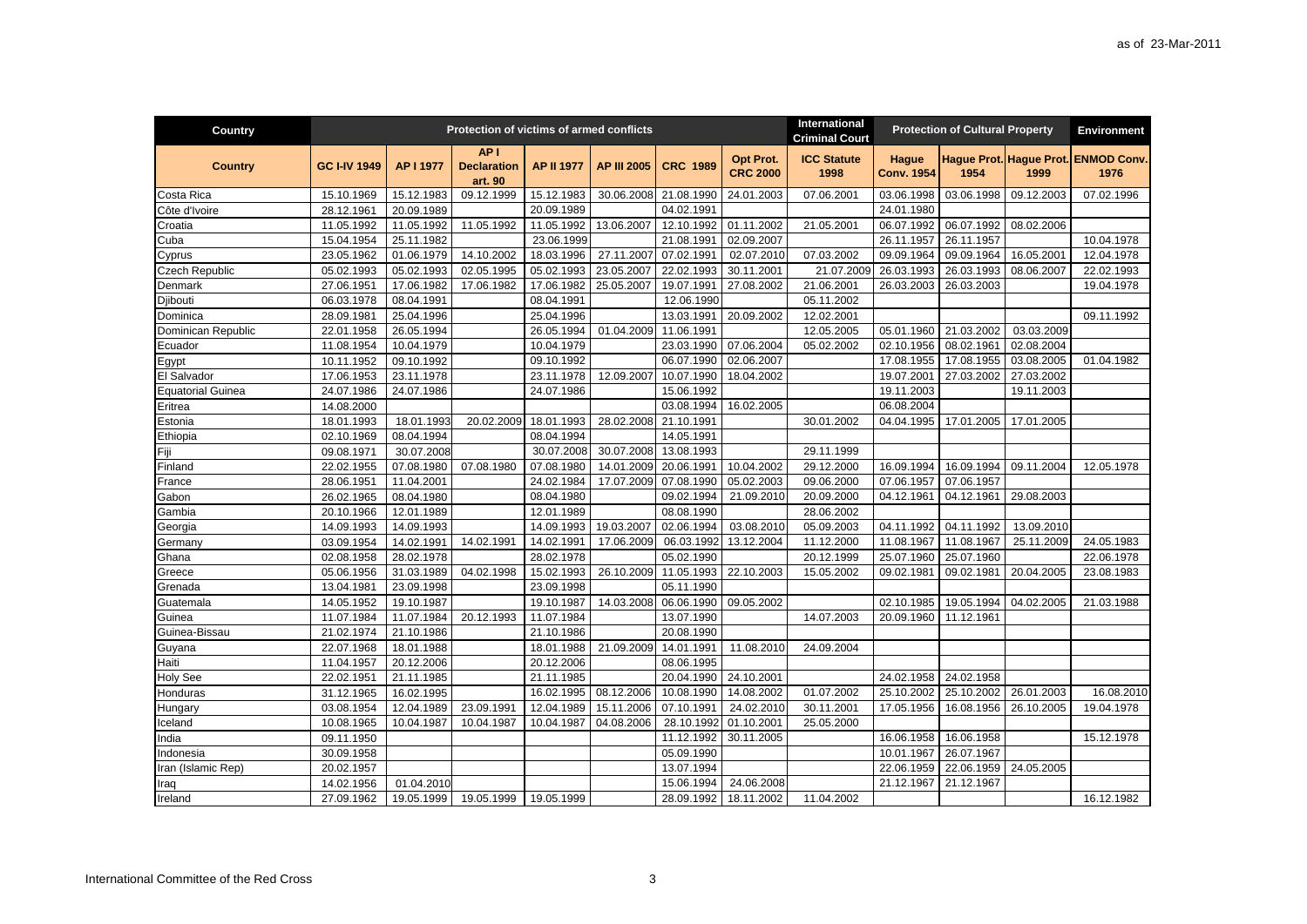| Country                   |                     |            | Protection of victims of armed conflicts         |                   |                    |                 |                              | International<br><b>Criminal Court</b> |                                   | <b>Protection of Cultural Property</b> |            | <b>Environment</b>                          |
|---------------------------|---------------------|------------|--------------------------------------------------|-------------------|--------------------|-----------------|------------------------------|----------------------------------------|-----------------------------------|----------------------------------------|------------|---------------------------------------------|
| <b>Country</b>            | <b>GC I-IV 1949</b> | AP I 1977  | AP <sub>1</sub><br><b>Declaration</b><br>art. 90 | <b>AP II 1977</b> | <b>AP III 2005</b> | <b>CRC 1989</b> | Opt Prot.<br><b>CRC 2000</b> | <b>ICC Statute</b><br>1998             | <b>Hague</b><br><b>Conv. 1954</b> | 1954                                   | 1999       | Hague Prot. Hague Prot. ENMOD Conv.<br>1976 |
| Israel                    | 06.07.1951          |            |                                                  |                   | 22.11.2007         | 03.10.1991      | 18.07.2005                   |                                        | 03.10.1957                        | 01.04.1958                             |            |                                             |
| Italy                     | 17.12.1951          | 27.02.1986 | 27.02.1986                                       | 27.02.1986        | 29.01.2009         | 05.09.1991      | 09.05.2002                   | 26.07.1999                             | 09.05.1958                        | 09.05.1958                             | 10.07.2009 | 27.11.1981                                  |
| Jamaica                   | 20.07.1964          | 29.07.1986 |                                                  | 29.07.1986        |                    | 14.05.1991      | 09.05.2002                   |                                        |                                   |                                        |            |                                             |
| Japan                     | 21.04.1953          | 31.08.2004 | 31.08.2004                                       | 31.08.2004        |                    | 22.04.1994      | 02.08.2004                   | 17.07.2007                             | 10.09.2007                        | 10.09.2007                             | 10.09.2007 | 09.06.1982                                  |
| Jordan                    | 29.05.1951          | 01.05.1979 |                                                  | 01.05.1979        |                    | 24.05.1991      | 23.05.2003                   | 11.04.2002                             | 02.10.1957                        | 02.10.1957                             | 05.05.2009 |                                             |
| Kazakhstan                | 05.05.1992          | 05.05.1992 |                                                  | 05.05.1992        | 24.06.2009         | 12.08.1994      | 10.04.2003                   |                                        | 14.03.1997                        | 14.03.1997                             |            | 25.04.2005                                  |
| Kenya                     | 20.09.1966          | 23.02.1999 |                                                  | 23.02.1999        |                    | 30.07.1990      | 28.01.2002                   | 15.03.2005                             |                                   |                                        |            |                                             |
| Kiribati                  | 05.01.1989          |            |                                                  |                   |                    | 11.12.1995      |                              |                                        |                                   |                                        |            |                                             |
| Korea (Dem.People's Rep.) | 27.08.1957          | 09.03.1988 |                                                  |                   |                    | 21.09.1990      |                              |                                        |                                   |                                        |            | 08.11.1984                                  |
| Korea (Republic of)       | 16.08.1966          | 15.01.1982 | 16.04.2004                                       | 15.01.1982        |                    | 20.11.1991      | 24.09.2004                   | 13.11.2002                             |                                   |                                        |            | 02.12.1986                                  |
| Kuwait                    | 02.09.1967          | 17.01.1985 |                                                  | 17.01.1985        |                    | 21.10.1991      | 26.08.2004                   |                                        | 06.06.1969                        | 11.02.1970                             |            | 02.01.1980                                  |
| Kyrgyzstan                | 18.09.1992          | 18.09.1992 |                                                  | 18.09.1992        |                    | 07.10.1994      | 13.08.2003                   |                                        | 03.07.1995                        |                                        |            |                                             |
| Lao (People's Dem.)       | 29.10.1956          | 18.11.1980 | 30.01.1998                                       | 18.11.1980        |                    | 08.05.1991      | 20.09.2006                   |                                        |                                   |                                        |            | 05.10.1978                                  |
| Latvia                    | 24.12.1991          | 24.12.1991 |                                                  | 24.12.1991        | 02.04.2007         | 14.04.1992      | 19.12.2005                   | 28.06.2002                             | 19.12.2003                        | 19.12.2003                             |            |                                             |
| _ebanon                   | 10.04.1951          | 23.07.1997 |                                                  | 23.07.1997        |                    | 14.05.1991      |                              |                                        | 01.06.1960                        | 01.06.1960                             |            |                                             |
| .esotho                   | 20.05.1968          | 20.05.1994 | 13.08.2010                                       | 20.05.1994        |                    | 10.03.1992      | 24.09.2003                   | 06.09.2000                             |                                   |                                        |            |                                             |
| _iberia                   | 29.03.1954          | 30.06.1988 |                                                  | 30.06.1988        |                    | 04.06.1993      |                              | 22.09.2004                             |                                   |                                        |            |                                             |
| Libyan Arab Jamahiriya    | 22.05.1956          | 07.06.1978 |                                                  | 07.06.1978        |                    | 15.04.1993      | 29.10.2004                   |                                        | 19.11.1957                        | 19.11.1957                             | 20.07.2001 |                                             |
| Liechtenstein             | 21.09.1950          | 10.08.1989 | 10.08.1989                                       | 10.08.1989        | 24.08.2006         | 22.12.1995      | 04.02.2005                   | 02.10.2001                             | 28.04.1960                        | 28.04.1960                             |            |                                             |
| Lithuania                 | 03.10.1996          | 13.07.2000 | 13.07.2000                                       | 13.07.2000        | 28.11.2007         | 31.01.1992      | $\overline{20.02.2003}$      | 12.05.2003                             | 27.07.1998                        | 27.07.1998                             | 13.03.2002 | 16.04.2002                                  |
| Luxembourg                | 01.07.1953          | 29.08.1989 | 12.05.1993                                       | 29.08.1989        |                    | 07.03.1994      | 04.08.2004                   | 08.09.2000                             | 29.09.1961                        | 29.09.1961                             | 30.06.2005 |                                             |
| Madagascar                | 18.07.1963          | 08.05.1992 | 27.07.1993                                       | 08.05.1992        |                    | 19.03.1991      | 22.09.2004                   | 14.03.2008                             | 03.11.1961                        | 03.11.1961                             |            |                                             |
| Malawi                    | 05.01.1968          | 07.10.1991 |                                                  | 07.10.1991        |                    | 02.01.1991      | 21.09.2010                   | 19.09.2002                             |                                   |                                        |            | 05.10.1978                                  |
| Malaysia                  | 24.08.1962          |            |                                                  |                   |                    | 17.02.1995      |                              |                                        | 12.12.1960                        | 12.12.1960                             |            |                                             |
| Maldives                  | 18.06.1991          | 03.09.1991 |                                                  | 03.09.1991        |                    | 11.02.1991      | 29.12.2004                   |                                        |                                   |                                        |            |                                             |
| Mali                      | 24.05.1965          | 08.02.1989 | 09.05.2003                                       | 08.02.1989        |                    | 20.09.1990      | 16.05.2002                   | 16.08.2000                             | 18.05.1961                        | 18.05.1961                             |            |                                             |
| Malta                     | 22.08.1968          | 17.04.1989 | 17.04.1989                                       | 17.04.1989        |                    | 30.09.1990      | 09.05.2002                   | 29.11.2002                             |                                   |                                        |            |                                             |
| Marshall                  | 01.06.2004          |            |                                                  |                   |                    | 04.10.1993      |                              | 07.12.2000                             |                                   |                                        |            |                                             |
| Mauritania                | 30.10.1962          | 14.03.1980 |                                                  | 14.03.1980        |                    | 16.05.1991      |                              |                                        |                                   |                                        |            |                                             |
| Mauritius                 | 18.08.1970          | 22.03.1982 |                                                  | 22.03.1982        |                    | 26.07.1990      | 12.02.2009                   | 05.03.2002                             | 22.09.2006                        |                                        |            | 09.12.1992                                  |
| Mexico                    | 29.10.1952          | 10.03.1983 |                                                  |                   | 07.07.2008         | 21.09.1990      | 15.03.2002                   | 28.10.2005                             | 07.05.1956                        | 07.05.1956                             | 07.10.2003 |                                             |
| Micronesia                | 19.09.1995          | 19.09.1995 |                                                  | 19.09.1995        |                    | 05.05.1993      |                              |                                        |                                   |                                        |            |                                             |
| Moldova (Republic of)     | 24.05.1993          | 24.05.1993 |                                                  | 24.05.1993        | 19.08.2008         | 26.01.1993      | 07.04.2004                   | 12.10.2010                             | 09.12.1999                        | 09.12.1999                             |            |                                             |
| Monaco                    | 05.07.1950          | 07.01.2000 | 26.10.2007                                       | 07.01.2000        | 12.03.2007         | 21.06.1993      | 13.11.2001                   |                                        | 10.12.1957                        | 10.12.1957                             |            |                                             |
| Mongolia                  | 20.12.1958          | 06.12.1995 | 06.12.1995                                       | 06.12.1995        |                    | 05.07.1990      | 06.10.2004                   | 11.04.2002                             | 04.11.1964                        |                                        |            | 19.05.1978                                  |
| Montenegro (Republic of)  | 02.08.2006          | 02.08.2006 | 02.08.2006                                       | 02.08.2006        |                    | 23.10.2006      | 02.05.2007                   | 23.10.2006                             | 26.04.2007                        | 26.04.2007                             | 26.04.2007 |                                             |
| Morocco                   | 26.07.1956          |            |                                                  |                   |                    | 21.06.1993      | 22.05.2002                   |                                        | 30.08.1968                        | 30.08.1968                             |            |                                             |
| Mozambique                | 14.03.1983          | 14.03.1983 |                                                  | 12.11.2002        |                    | 26.04.1994      | 19.10.2004                   |                                        |                                   |                                        |            |                                             |
| Myanmar                   | 25.08.1992          |            |                                                  |                   |                    | 15.07.1991      |                              |                                        | 10.02.1956                        | 10.02.1956                             |            |                                             |
| Namibia                   | 22.08.1991          | 17.06.1994 | 21.07.1994                                       | 17.06.1994        |                    | 30.09.1990      | 16.04.2002                   | 26.06.2002                             |                                   |                                        |            |                                             |
| Nauru                     | 27.06.2006          | 27.06.2006 |                                                  | 27.06.2006        |                    | 27.07.1994      |                              | 12.11.2001                             |                                   |                                        |            |                                             |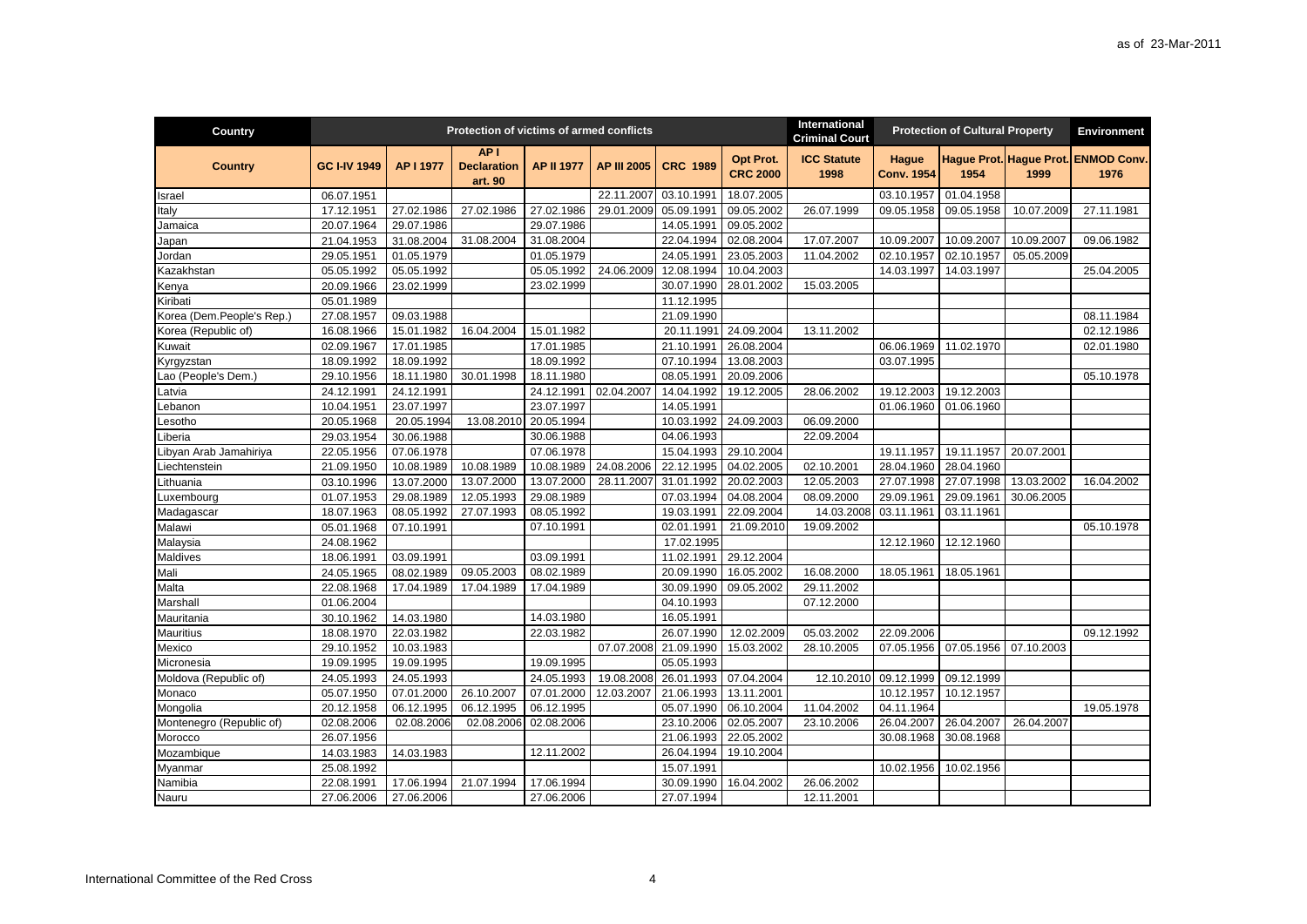| Country                   |                     |            | Protection of victims of armed conflicts         |            |                    |                 |                              | International<br><b>Criminal Court</b> |                                   | <b>Protection of Cultural Property</b> |            | <b>Environment</b>         |
|---------------------------|---------------------|------------|--------------------------------------------------|------------|--------------------|-----------------|------------------------------|----------------------------------------|-----------------------------------|----------------------------------------|------------|----------------------------|
| <b>Country</b>            | <b>GC I-IV 1949</b> | AP I 1977  | AP <sub>1</sub><br><b>Declaration</b><br>art. 90 | AP II 1977 | <b>AP III 2005</b> | <b>CRC 1989</b> | Opt Prot.<br><b>CRC 2000</b> | <b>ICC Statute</b><br>1998             | <b>Hague</b><br><b>Conv. 1954</b> | Hague Prot. Hague Prot.<br>1954        | 1999       | <b>ENMOD Conv.</b><br>1976 |
| Nepal                     | 07.02.1964          |            |                                                  |            |                    | 14.09.1990      | 03.01.2007                   |                                        |                                   |                                        |            |                            |
| Netherlands               | 03.08.1954          | 26.06.1987 | 26.06.1987                                       | 26.06.1987 | 13.12.2006         | 06.02.1995      | 24.09.2009                   | 17.07.2001                             | 14.10.1958                        | 14.10.1958                             | 30.01.2007 | 15.04.1983                 |
| New Zealand               | 02.05.1959          | 08.02.1988 | 08.02.1988                                       | 08.02.1988 |                    | 06.04.1993      | 12.11.2001                   | 07.09.2000                             | 24.07.2008                        |                                        |            | 07.09.1984                 |
| Nicaragua                 | 17.12.1953          | 19.07.1999 |                                                  | 19.07.1999 | 02.04.2009         | 05.10.1990      | 17.03.2005                   |                                        | 25.11.1959                        | 25.11.1959                             | 01.06.2001 | 06.09.2007                 |
| Niger                     | 21.04.1964          | 08.06.1979 |                                                  | 08.06.1979 |                    | 30.09.1990      |                              | 11.04.2002                             | 06.12.1976                        | 06.12.1976                             | 16.06.2006 | 17.02.1993                 |
| Nigeria                   | 20.06.1961          | 10.10.1988 |                                                  | 10.10.1988 |                    | 19.04.1991      |                              | 27.09.2001                             | 05.06.1961                        | 05.06.1961                             | 21.10.2005 |                            |
| Niue                      | $(*)$               |            |                                                  |            |                    | 20.12.1995      |                              |                                        |                                   |                                        |            |                            |
| Norway                    | 03.08.1951          | 14.12.1981 | 14.12.1981                                       | 14.12.1981 | 13.06.2006         | 08.01.1991      | 23.09.2003                   | 16.02.2000                             | 19.09.1961                        | 19.09.1961                             |            | 15.02.1979                 |
| Oman                      | 31.01.1974          | 29.03.1984 |                                                  | 29.03.1984 |                    | 09.12.1996      | 17.09.2004                   |                                        | 26.10.1977                        |                                        |            |                            |
| Pakistan                  | 12.06.1951          |            |                                                  |            |                    | 12.11.1990      |                              |                                        | 27.03.1959                        | 27.03.1959                             |            | 27.02.1986                 |
| Palau                     | 25.06.1996          | 25.06.1996 |                                                  | 25.06.1996 |                    | 04.08.1995      |                              |                                        |                                   |                                        |            |                            |
| Panama                    | 10.02.1956          | 18.09.1995 | 26.10.1999                                       | 18.09.1995 |                    | 12.12.1990      | 08.08.2001                   | 21.03.2002                             | 17.07.1962                        | 08.03.2001                             | 08.03.2001 | 13.05.2003                 |
| Papua New Guinea          | 26.05.1976          |            |                                                  |            |                    | 02.03.1993      |                              |                                        |                                   |                                        |            | 28.10.1980                 |
| Paraguay                  | 23.10.1961          | 30.11.1990 | 30.01.1998                                       | 30.11.1990 | 13.10.2008         | 25.09.1990      | 27.09.2002                   | 14.05.2001                             | 09.11.2004                        | 09.11.2004                             | 09.11.2004 |                            |
| Peru                      | 15.02.1956          | 14.07.1989 |                                                  | 14.07.1989 |                    | 04.09.1990      | 08.05.2002                   | 10.11.2001                             | 21.07.1989                        | 21.07.1989                             | 24.05.2005 |                            |
| Philippines               | 06.10.1952          |            |                                                  | 11.12.1986 | 22.08.2006         | 21.08.1990      | 26.08.2003                   |                                        |                                   |                                        |            |                            |
| Poland                    | 26.11.1954          | 23.10.1991 | 02.10.1992                                       | 23.10.1991 | 26.10.2009         | 07.06.1991      | $\overline{07}$ .04.2005     | 12.11.2001                             | 06.08.1956                        | 06.08.1956                             |            | 08.06.1978                 |
| Portugal                  | 14.03.1961          | 27.05.1992 | 01.07.1994                                       | 27.05.1992 |                    | 21.09.1990      | 19.08.2003                   | 05.02.2002                             | 04.08.2000                        | 18.02.2005                             |            |                            |
| Qatar                     | 15.10.1975          | 05.04.1988 | 24.09.1991                                       | 05.01.2005 |                    | 03.04.1995      | 25.07.2002                   |                                        | 31.07.1973                        |                                        | 04.09.2000 |                            |
| Romania                   | 01.06.1954          | 21.06.1990 | 31.05.1995                                       | 21.06.1990 |                    | 28.09.1990      | 10.11.2001                   | 11.04.2002                             | 21.03.1958                        | 21.03.1958                             | 07.08.2006 | 06.05.1983                 |
| <b>Russian Federation</b> | 10.05.1954          | 29.09.1989 | 29.09.1989                                       | 29.09.1989 |                    | 16.08.1990      | 24.09.2008                   |                                        | 04.01.1957                        | 04.01.1957                             |            | 30.05.1978                 |
| Rwanda                    | 05.05.1964          | 19.11.1984 | 08.07.1993                                       | 19.11.1984 |                    | 24.01.1991      | 23.04.2002                   |                                        | 28.12.2000                        |                                        |            |                            |
| Saint Kitts and Nevis     | 14.02.1986          | 14.02.1986 |                                                  | 14.02.1986 |                    | 24.07.1990      |                              | 22.08.2006                             |                                   |                                        |            |                            |
| Saint Lucia               | 18.09.1981          | 07.10.1982 |                                                  | 07.10.1982 |                    | 16.06.1993      |                              | 18.08.2010                             |                                   |                                        |            | 27.05.1993                 |
| Saint Vincent & Grenadine | 01.04.1981          | 08.04.1983 |                                                  | 08.04.1983 |                    | 26.10.1993      |                              | 03.12.2002                             |                                   |                                        |            | 27.04.1999                 |
| Samoa                     | 23.08.1984          | 23.08.1984 |                                                  | 23.08.1984 |                    | 29.11.1994      |                              | 16.09.2002                             |                                   |                                        |            |                            |
| San Marino                | 29.08.1953          | 05.04.1994 |                                                  | 05.04.1994 | 22.06.2007         | 25.11.1991      |                              | 13.05.1999                             | 09.02.1956                        | 09.02.1956                             |            |                            |
| Sao Tome and Principe     | 21.05.1976          | 05.07.1996 |                                                  | 05.07.1996 |                    | 14.05.1991      |                              |                                        |                                   |                                        |            | 05.10.1979                 |
| Saudi Arabia              | 18.05.1963          | 21.08.1987 |                                                  | 28.11.2001 |                    | 26.01.1996      |                              |                                        | 20.01.1971                        | 06.11.2007                             | 06.11.2007 |                            |
| Senegal                   | 18.05.1963          | 07.05.1985 |                                                  | 07.05.1985 |                    | 31.07.1990      | 03.03.2004                   | 02.02.1999                             | 17.06.1987                        | 17.06.1987                             |            |                            |
| Serbia (Republic of)      | 16.10.2001          | 16.10.2001 | 16.10.2001                                       | 16.10.2001 | 18.08.2010         | 12.03.2001      | 31.01.2003                   | 06.09.2001                             | 11.09.2001                        | 09.11.2001                             | 02.09.2002 |                            |
| Seychelles                | 08.11.1984          | 08.11.1984 | 22.05.1992                                       | 08.11.1984 |                    | 07.09.1990      | 10.08.2010                   | 10.08.201                              | 08.10.2003                        |                                        |            |                            |
| Sierra Leone              | 10.06.1965          | 21.10.1986 |                                                  | 21.10.1986 |                    | 18.06.1990      | 15.05.2002                   | 15.09.2000                             |                                   |                                        |            |                            |
| Singapore                 | 27.04.1973          |            |                                                  |            | 07.07.2008         | 05.10.1995      | 11.12.2008                   |                                        |                                   |                                        |            |                            |
| Slovakia                  | 02.04.1993          | 02.04.1993 | 13.03.1995                                       | 02.04.1993 | 30.05.2007         | 28.05.1993      | 07.07.2006                   | 11.04.2002                             | 31.03.1993                        | 31.03.1993                             | 11.02.2004 | 28.05.1993                 |
| Slovenia                  | 26.03.1992          | 26.03.1992 | 26.03.1992                                       | 26.03.1992 | 10.03.2008         | 06.07.1992      | 23.09.2004                   | 31.12.2001                             | 28.10.1992                        | 05.11.1992                             | 13.04.2004 | 20.04.2005                 |
| Solomon Islands           | 06.07.1981          | 19.09.1988 |                                                  | 19.09.1988 |                    | 10.04.1995      |                              |                                        |                                   |                                        |            | 19.06.1981                 |
| Somalia                   | 12.07.1962          |            |                                                  |            |                    |                 |                              |                                        |                                   |                                        |            |                            |
| South Africa              | 31.03.1952          | 21.11.1995 |                                                  | 21.11.1995 |                    | 16.06.1995      | 24.09.2009                   | 27.11.2000                             | 18.12.2003                        |                                        |            |                            |
| Spain                     | 04.08.1952          | 21.04.1989 | 21.04.1989                                       | 21.04.1989 | 10.12.2010         | 06.12.1990      | 08.03.2002                   | 24.10.2000                             | 07.07.1960                        | 26.06.1992                             | 06.07.2001 | 19.07.1978                 |
| Sri Lanka                 | 28.02.1959          |            |                                                  |            |                    | 12.07.1991      | 08.09.2000                   |                                        | 11.05.2004                        |                                        |            | 25.04.1978                 |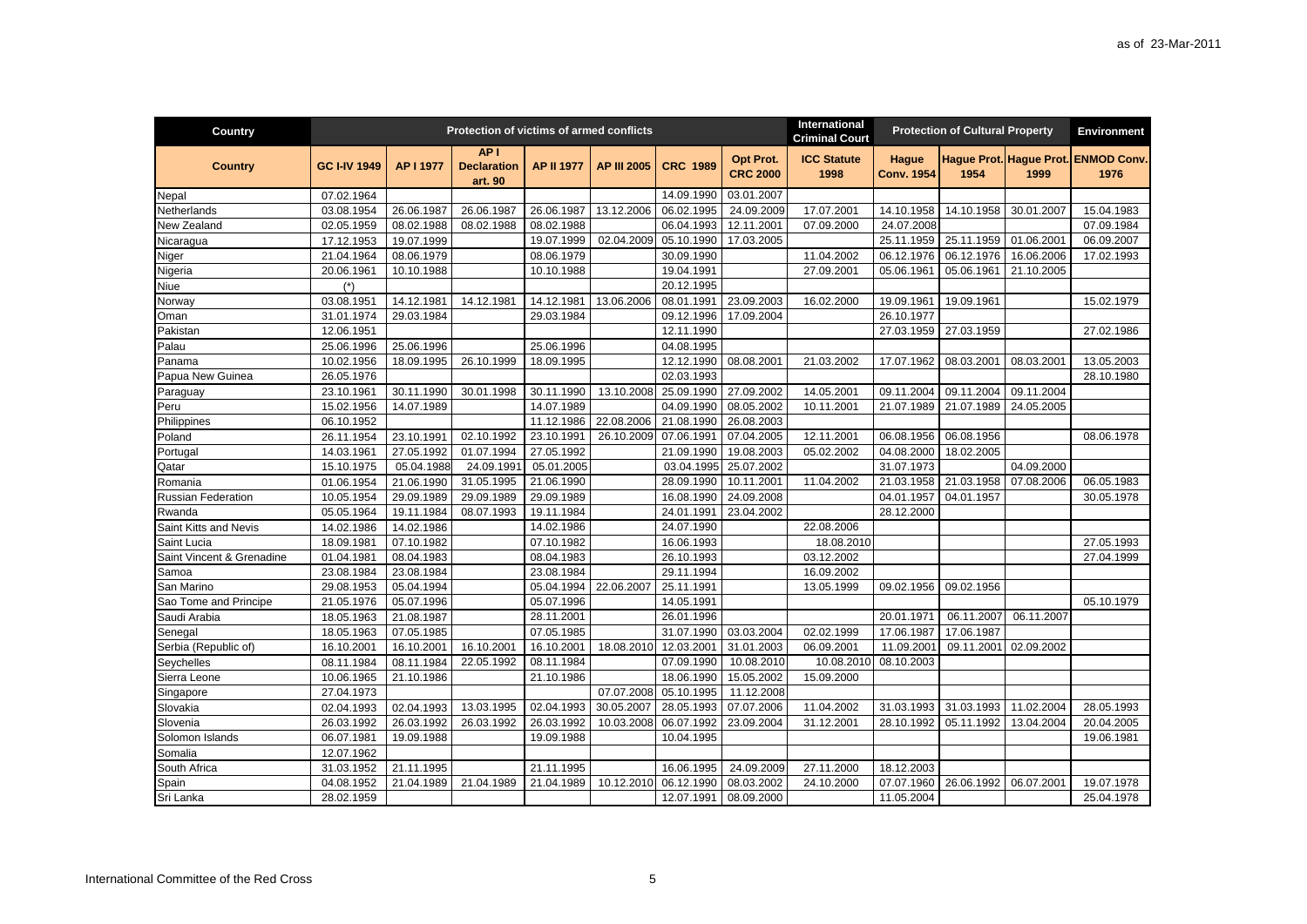| Country                                      |                     |            | Protection of victims of armed conflicts         |                   |                    |                 |                              | <b>International</b><br><b>Criminal Court</b> |                            | <b>Protection of Cultural Property</b> |            | <b>Environment</b>                          |
|----------------------------------------------|---------------------|------------|--------------------------------------------------|-------------------|--------------------|-----------------|------------------------------|-----------------------------------------------|----------------------------|----------------------------------------|------------|---------------------------------------------|
| <b>Country</b>                               | <b>GC I-IV 1949</b> | AP I 1977  | AP <sub>1</sub><br><b>Declaration</b><br>art. 90 | <b>AP II 1977</b> | <b>AP III 2005</b> | <b>CRC 1989</b> | Opt Prot.<br><b>CRC 2000</b> | <b>ICC Statute</b><br>1998                    | Hague<br><b>Conv. 1954</b> | 1954                                   | 1999       | Hague Prot. Hague Prot. ENMOD Conv.<br>1976 |
| Sudan                                        | 23.09.1957          | 07.03.2006 |                                                  | 13.07.2006        |                    | 03.08.1990      | 26.07.2005                   |                                               | 23.07.1970                 |                                        |            |                                             |
| Suriname                                     | 13.10.1976          | 16.12.1985 |                                                  | 16.12.1985        |                    | 01.03.1993      |                              | 15.07.2008                                    |                            |                                        |            |                                             |
| Swaziland                                    | 28.06.1973          | 02.11.1995 |                                                  | 02.11.1995        |                    | 07.09.1995      |                              |                                               |                            |                                        |            |                                             |
| Sweden                                       | 28.12.1953          | 31.08.1979 | 31.08.1979                                       | 31.08.1979        |                    | 29.06.1990      | 20.02.2003                   | 28.06.2001                                    | 22.01.1985                 | 22.01.1985                             |            | 27.04.1984                                  |
| Switzerland                                  | 31.03.1950          | 17.02.1982 | 17.02.1982                                       | 17.02.1982        | 14.07.2006         | 24.02.1997      | 26.06.2002                   | 12.10.2001                                    | 15.05.1962                 | 15.05.1962                             | 09.07.2004 | 05.08.1988                                  |
| Syrian Arab Republic                         | 02.11.1953          | 14.11.1983 |                                                  |                   |                    | 15.07.1993      | 17.10.2003                   |                                               | 06.03.1958                 | 06.03.1958                             |            |                                             |
| Tajikistan                                   | 13.01.1993          | 13.01.1993 | 10.09.1997                                       | 13.01.1993        |                    | 26.10.1993      | 05.08.2002                   | 05.05.2000                                    | 28.08.1992                 | 28.08.1992                             | 21.02.2006 | 12.10.1999                                  |
| Tanzania (United Rep.of)                     | 12.12.1962          | 15.02.1983 |                                                  | 15.02.1983        |                    | 10.06.1991      | 11.11.2004                   | 20.08.2002                                    | 23.09.1971                 |                                        |            |                                             |
| Thailand                                     | 29.12.1954          |            |                                                  |                   |                    | 27.03.1992      | 27.02.2006                   |                                               | 02.05.1958                 | 02.05.1958                             |            |                                             |
| The former Yugoslav Republic<br>of Macedonia | 01.09.1993          | 01.09.1993 | 01.09.1993                                       | 01.09.1993        | 14.10.2008         | 02.12.1993      | 12.01.2004                   | 06.03.2002                                    | 30.04.1997                 | 30.04.1997                             | 19.04.2002 |                                             |
| Timor-Leste                                  | 08.05.2003          | 12.04.2005 |                                                  | 12.04.2005        |                    | 16.04.2003      | 02.04.2004                   | 06.09.2002                                    |                            |                                        |            |                                             |
| Togo                                         | 06.01.1962          | 21.06.1984 | 21.11.1991                                       | 21.06.1984        |                    | 01.08.1990      | 28.11.2005                   |                                               |                            |                                        |            |                                             |
| Tonga                                        | 13.04.1978          | 20.01.2003 | 20.01.2003                                       | 20.01.2003        |                    | 06.11.1995      |                              |                                               |                            |                                        |            |                                             |
| <b>Trinidad and Tobago</b>                   | 24.09.1963          | 20.07.2001 | 20.07.2001                                       | 20.07.2001        |                    | 05.12.1991      |                              | 06.04.1999                                    |                            |                                        |            |                                             |
| Tunisia                                      | 04.05.1957          | 09.08.1979 |                                                  | 09.08.1979        |                    | 30.01.1992      | 02.01.2003                   |                                               | 28.01.1981                 | 28.01.1981                             |            | 11.05.1978                                  |
| Turkey                                       | 10.02.1954          |            |                                                  |                   |                    | 04.04.1995      | 04.05.2004                   |                                               | 15.12.1965                 | 15.12.1965                             |            |                                             |
| Turkmenistan                                 | 10.04.1992          | 10.04.1992 |                                                  | 10.04.1992        |                    | 20.09.1993      | 29.04.2005                   |                                               |                            |                                        |            |                                             |
| Tuvalu                                       | 19.02.1981          |            |                                                  |                   |                    | 22.09.1995      |                              |                                               |                            |                                        |            |                                             |
| Uganda                                       | 18.05.1964          | 13.03.1991 |                                                  | 13.03.1991        | 21.05.2008         | 17.08.1990      | 06.05.2002                   | 14.06.2002                                    |                            |                                        |            |                                             |
| Ukraine                                      | 03.08.1954          | 25.01.1990 | 25.01.1990                                       | 25.01.1990        | 19.01.2010         | 28.08.1991      | 11.07.2005                   |                                               | 06.02.1957                 | 06.02.1957                             |            | 13.06.1978                                  |
| <b>United Arab Emirates</b>                  | 10.05.1972          | 09.03.1983 | 06.03.1992                                       | 09.03.1983        |                    | 03.01.1997      |                              |                                               |                            |                                        |            |                                             |
| United Kingdom                               | 23.09.1957          | 28.01.1998 | 17.05.1999                                       | 28.01.1998        | 23.10.2009         | 16.12.1991      | 24.06.2003                   | 04.10.2001                                    |                            |                                        |            | 16.05.1978                                  |
| United States of America                     | 02.08.1955          |            |                                                  |                   | 08.03.2007         |                 | 23.12.2002                   |                                               | 13.03.2009                 |                                        |            | 17.01.1980                                  |
| Uruguay                                      | 05.03.1969          | 13.12.1985 | 17.07.1990                                       | 13.12.1985        |                    | 20.11.1990      | 09.09.2003                   | 28.06.2002                                    | 24.09.1999                 | 24.09.1999                             | 03.01.2007 | 16.09.1993                                  |
| Uzbekistan                                   | 08.10.1993          | 08.10.1993 |                                                  | 08.10.1993        |                    | 29.06.1994      | 23.12.2008                   |                                               | 21.02.1996                 |                                        |            | 26.05.1993                                  |
| Vanuatu                                      | 27.10.1982          | 28.02.1985 |                                                  | 28.02.1985        |                    | 07.07.1993      | 26.09.2007                   |                                               |                            |                                        |            |                                             |
| Venezuela                                    | 13.02.1956          | 23.07.1998 |                                                  | 23.07.1998        |                    | 13.09.1990      | 23.09.2003                   | 07.06.2000                                    | 09.05.2005                 |                                        |            |                                             |
| Viet Nam                                     | 28.06.1957          | 19.10.1981 |                                                  |                   |                    | 28.02.1990      | 20.12.2001                   |                                               |                            |                                        |            | 26.08.1980                                  |
| Yemen                                        | 16.07.1970          | 17.04.1990 |                                                  | 17.04.1990        |                    | 01.05.1991      | 03.02.2007                   |                                               | 06.02.1970                 | 06.02.1970                             |            | 20.07.1977                                  |
| Zambia                                       | 19.10.1966          | 04.05.1995 |                                                  | 04.05.1995        |                    | 06.12.1991      |                              | 13.11.2002                                    |                            |                                        |            |                                             |
| Zimbabwe                                     | 07.03.1983          | 19.10.1992 |                                                  | 19.10.1992        |                    | 11.09.1990      |                              |                                               | 09.06.1998                 |                                        |            |                                             |
| <b>Total</b>                                 | 194                 | 170        | 72                                               | 165               | 55                 | 193             | 139                          | 114                                           | 123                        | 100                                    | 59         | 74                                          |

Palestine. On 21 June 1989, the Swiss Federal Department of Foreign Affairs received a letter from the Permanent Observer of Palestine to the United Nations Office at Geneva informing the Swiss Federal Council "that the Executive Committee of the Palestine Liberation Organization, entrusted with the functions of the Government of the State of Palestine by decision of the Palestine National Council, decided, on 4 May 1989, to adhere to the Four Geneva Conventions of 12 August 1949 and the two Protocols additional thereto".

On 13 September 1989, the Swiss Federal Council informed the States that it was not in a position to decide whether the letter constituted an instrument of accession, "due to the uncertainty within the international community as to the existence or non-existence of a State of Palestine".

**(\*) Niue**. As evidenced by paragraph 10(1) read together with sub-paragraph 10(3)(b) of New Zealand's 1958 Geneva Conventions Act adopted in anticipation of New Zealand's accessions (2 May 1959) to the Four Geneva Conventions of 1949, Niue's Geneva Conventions Act 1958 (published most recently in Niue Laws 2006, vol. 2, p. 877), bearing in mind the rule as expressed in Article 29 of the 1969 Vienna Convention on the Law of Treaties, and following discussions with relevant authorities, the International Committee of the Red Cross considers that the 1959 New Zealand accessions cover the territory of Niue.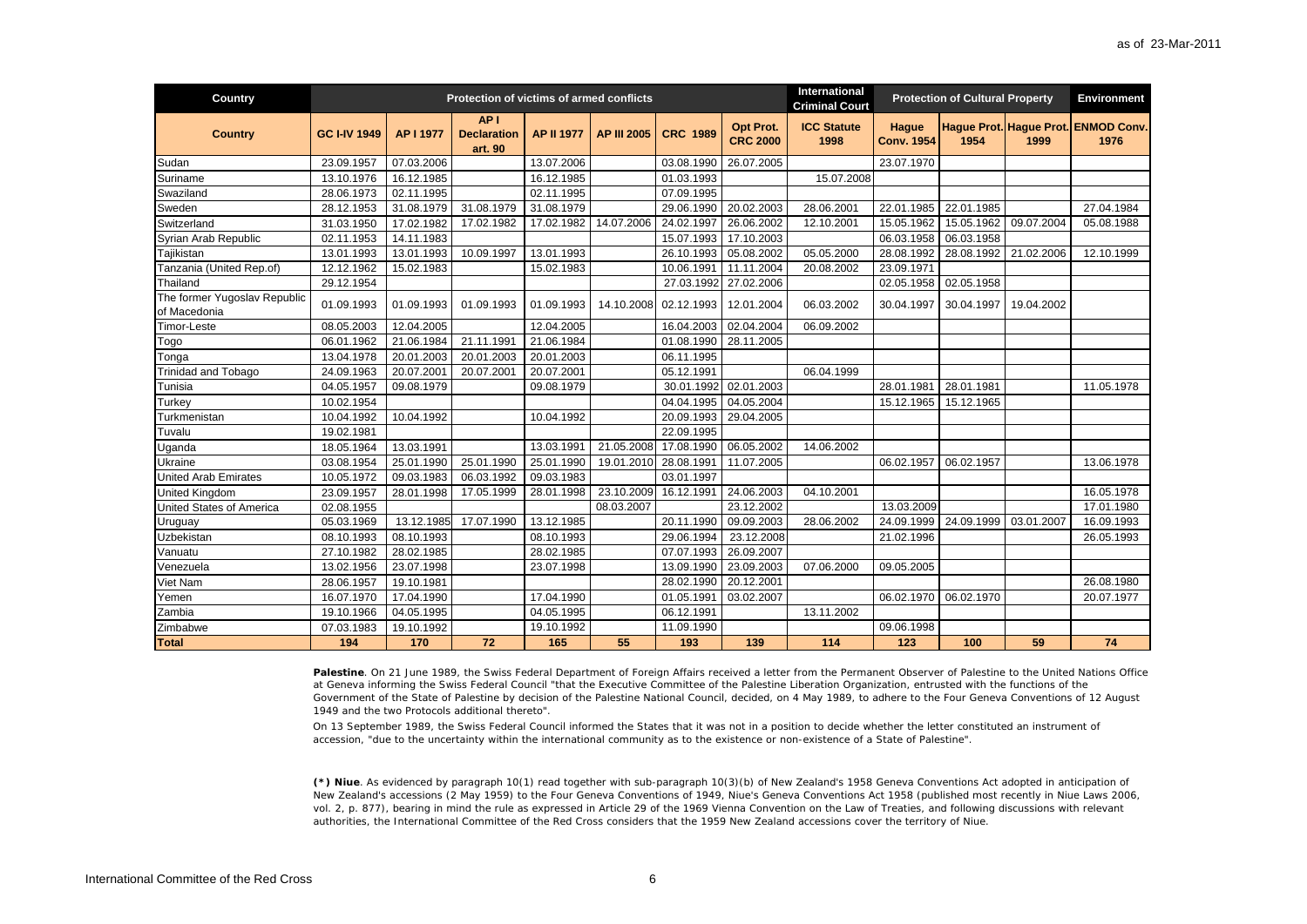| Country                  |                                    |                 |                       |                           |                                    |                                     | Weapons                            |                               |                         |                            |                 |                                         |                                         |
|--------------------------|------------------------------------|-----------------|-----------------------|---------------------------|------------------------------------|-------------------------------------|------------------------------------|-------------------------------|-------------------------|----------------------------|-----------------|-----------------------------------------|-----------------------------------------|
| <b>Country</b>           | Geneva<br><b>Gas Prot.</b><br>1925 | <b>BWC 1972</b> | <b>CCW 1980</b>       | <b>CCW Prot.</b><br>11980 | <b>CCW Prot.</b><br><b>II 1980</b> | <b>CCW Prot.</b><br><b>III 1980</b> | <b>CCW Prot.</b><br><b>IV 1995</b> | <b>CCW Prot.</b><br>II a 1996 | <b>CCW Amdt</b><br>2001 | <b>CCW Prot.</b><br>V 2003 | <b>CWC 1993</b> | <b>AP Mine Ban</b><br><b>Conv. 1997</b> | <b>Cluster</b><br><b>Munitions 2008</b> |
| Afghanistan              | 09.12.1986                         | 26.03.1975      |                       |                           |                                    |                                     |                                    |                               |                         |                            | 24.09.2003      | 11.09.2002                              |                                         |
| Albania                  | 20.12.1989                         | 11.08.1992      | 28.08.2002            | 28.08.2002                | 28.08.2002                         | 28.08.2002                          | 28.08.2002                         | 28.08.2002                    | 12.05.2006              | 12.05.2006                 | 11.05.1994      | 29.02.2000                              | 16.06.2009                              |
| Algeria                  | 27.01.1992                         | 22.07.2001      |                       |                           |                                    |                                     |                                    |                               |                         |                            | 14.08.1995      | 09.10.2001                              |                                         |
| Andorra                  |                                    |                 |                       |                           |                                    |                                     |                                    |                               |                         |                            | 27.02.2003      | 29.06.1998                              |                                         |
| Angola                   | 08.11.1990                         |                 |                       |                           |                                    |                                     |                                    |                               |                         |                            |                 | 05.07.2002                              |                                         |
| Antigua and Barbuda      | 27.04.1989                         | 29.01.2003      | 23.08.2010            | 23.08.2010                |                                    | 23.08.2010                          | 23.08.2010                         |                               |                         |                            | 29.08.2005      | 03.05.1999                              | 23.08.2010                              |
| Argentina                | 12.05.1969                         | 05.12.1979      | 02.10.1995            | 02.10.1995                | 02.10.1995                         | 02.10.1995                          | 21.10.1998                         | 21.10.1998                    | 25.02.2004              |                            | 02.10.1995      | 14.09.1999                              |                                         |
| Armenia                  |                                    | 07.06.1994      |                       |                           |                                    |                                     |                                    |                               |                         |                            | 27.01.1995      |                                         |                                         |
| Australia                | 24.05.1930                         | 05.10.1977      | 29.09.1983            | 29.09.1983                | 29.09.1983                         | 29.09.1983                          | 22.08.1997                         | 22.08.1997                    | 03.12.2002              | 04.01.2007                 | 06.05.1994      | 14.01.1999                              |                                         |
| Austria                  | 09.05.1928                         | 10.08.1973      | 14.03.1983            | 14.03.1983                | 14.03.1983                         | 14.03.1983                          | 27.07.1998                         | 27.07.1998                    | 25.09.2003              | 01.10.2007                 | 17.08.1995      | 29.06.1998                              | 02.04.2009                              |
| Azerbaijan               |                                    | 26.02.2004      |                       |                           |                                    |                                     |                                    |                               |                         |                            | 29.02.2000      |                                         |                                         |
| Bahamas                  |                                    | 26.11.1986      |                       |                           |                                    |                                     |                                    |                               |                         |                            | 21.04.2009      | 31.07.1998                              |                                         |
| Bahrain                  | 09.12.1988                         | 28.10.1988      |                       |                           |                                    |                                     |                                    |                               |                         |                            | 28.04.1997      |                                         |                                         |
| Bangladesh               | 20.05.1989                         | 13.03.1985      | 06.09.2000            | 06.09.2000                | 06.09.2000                         | 06.09.2000                          | 06.09.2000                         | 06.09.2000                    |                         |                            | 25.04.1997      | 06.09.2000                              |                                         |
| <b>Barbados</b>          | 16.07.1976                         | 16.02.1973      |                       |                           |                                    |                                     |                                    |                               |                         |                            | 03.07.2007      | 26.01.1999                              |                                         |
| Belarus                  |                                    | 26.03.1975      | 23.06.1982            | 23.06.1982                | 23.06.1982                         | 23.06.1982                          | 13.09.2000                         | 02.03.2004                    | 27.03.2008              | 29.09.2008                 | 11.07.1996      | 03.09.2003                              |                                         |
| Belgium                  | 04.12.1928                         | 15.03.1979      | 07.02.1995            | 07.02.1995                | 07.02.1995                         | 07.02.1995                          | 10.03.1999                         | 10.03.1999                    | 12.02.2004              | 25.01.2010                 | 27.01.1997      | 04.09.1998                              | 22.12.2009                              |
| Belize                   |                                    | 20.10.1986      |                       |                           |                                    |                                     |                                    |                               |                         |                            | 01.12.2003      | 23.04.1998                              |                                         |
| Benin                    | 09.12.1986                         | 25.04.1975      | 27.03.1989 27.03.1989 |                           |                                    | 27.03.1989                          |                                    |                               |                         |                            | 14.05.1998      | 25.09.1998                              |                                         |
| Bhutan                   | 19.02.1979                         | 08.06.1978      |                       |                           |                                    |                                     |                                    |                               |                         |                            | 18.08.2005      | 18.08.2005                              |                                         |
| <b>Bolivia</b>           | 13.08.1985                         | 30.10.1975      | 21.09.2001            | 21.09.2001                | 21.09.2001                         | 21.09.2001                          | 21.09.2001                         | 21.09.2001                    |                         |                            | 14.08.1998      | 09.06.1998                              |                                         |
| Bosnia-Herzegovina       |                                    | 15.08.1994      | 01.09.1993            | 01.09.1993                | 01.09.1993                         | 01.09.1993                          | 11.10.2001                         | 07.09.2000                    | 17.03.2008              | 28.11.2007                 | 25.02.1997      | 08.09.1998                              | 07.09.2010                              |
| Botswana                 |                                    | 05.02.1992      |                       |                           |                                    |                                     |                                    |                               |                         |                            | 31.08.1998      | 01.03.2000                              |                                         |
| Brazil                   | 28.08.1970                         | 27.02.1973      | 03.10.1995            | 03.10.1995                | 03.10.1995                         | 03.10.1995                          | 04.10.1999                         | 04.10.1999                    |                         |                            | 13.03.1996      | 30.04.1999                              |                                         |
| Brunei Darussalam        |                                    | 31.01.1991      |                       |                           |                                    |                                     |                                    |                               |                         |                            | 28.07.1997      | 24.04.2006                              |                                         |
| <b>Bulgaria</b>          | 07.03.1934                         | 02.08.1972      | 15.10.1982            | 15.10.1982                | 15.10.1982                         | 15.10.1982                          | 03.12.1998                         | 03.12.1998                    | 28.02.2003              | 08.12.2005                 | 10.08.1994      | 04.09.1998                              |                                         |
| <b>Burkina Faso</b>      | 03.03.1971                         | 17.04.1991      | 26.11.2003            | 26.11.2003                | 26.11.2003                         | 26.11.2003                          | 26.11.2003                         | 26.11.2003                    | 26.11.2003              |                            | 08.07.1997      | 16.09.1998                              | 16.02.2010                              |
| <b>Burundi</b>           |                                    |                 |                       |                           |                                    |                                     |                                    |                               |                         |                            | 04.09.1998      | 22.10.2003                              | 25.09.2009                              |
| Cambodia                 | 15.03.1983                         | 09.03.1983      | 25.03.1997            | 25.03.1997                | 25.03.1997                         | 25.03.1997                          | 25.03.1997                         | 25.03.1997                    |                         |                            | 19.07.2005      | 28.07.1999                              |                                         |
| Cameroon                 | 20.07.1989                         |                 | 07.12.2006            | 07.12.2006                | 07.12.2006                         | 07.12.2006                          | 07.12.2006                         | 07.12.2006                    |                         |                            | 16.09.1996      | 19.09.2002                              |                                         |
| Canada                   | 06.05.1930                         | 18.09.1972      | 24.06.1994            | 24.06.1994                | 24.06.1994                         | 24.06.1994                          | 05.01.1998                         | 05.01.1998                    | 22.07.2002              | 19.05.2009                 | 26.09.1995      | 03.12.1997                              |                                         |
| Cape Verde               | 15.10.1991                         | 20.10.1977      | 16.09.1997            | 16.09.1997                | 16.09.1997                         | 16.09.1997                          | 16.09.1997                         | 16.09.1997                    |                         |                            | 10.10.2003      | 14.05.2001                              | 19.10.2010                              |
| Central African Republic | 31.07.1970                         |                 |                       |                           |                                    |                                     |                                    |                               |                         |                            | 20.09.2006      | 08.11.2002                              |                                         |
| Chad                     |                                    |                 |                       |                           |                                    |                                     |                                    |                               |                         |                            | 13.02.2004      | 06.05.1999                              |                                         |
| Chile                    | 02.07.1935                         | 22.04.1980      | 15.10.2003            | 15.10.2003                |                                    | 15.10.2003                          | 15.10.2003                         | 15.10.2003                    | 27.09.2007              | 18.08.2009                 | 12.07.1996      | 10.09.2001                              | 16.12.2010                              |
| China                    | 13.07.1952                         | 15.11.1984      | 07.04.1982            | 07.04.1982                | 07.04.1982                         | 07.04.1982                          | 04.11.1998                         | 04.11.1998                    | 11.08.2003              | 10.06.2010                 | 25.04.1997      |                                         |                                         |
| Colombia                 |                                    | 19.12.1983      | 06.03.2000            | 06.03.2000                | 06.03.2000                         | 06.03.2000                          | 06.03.2000                         | 06.03.2000                    | 20.05.2009              |                            | 05.04.2000      | 06.09.2000                              |                                         |
| Comoros                  |                                    |                 |                       |                           |                                    |                                     |                                    |                               |                         |                            | 18.08.2006      | 19.09.2002                              | 28.07.2010                              |
| Congo                    |                                    | 23.10.1978      |                       |                           |                                    |                                     |                                    |                               |                         |                            | 04.12.2007      | 04.05.2001                              |                                         |
| Congo (Dem Rep)          |                                    | 16.09.1975      |                       |                           |                                    |                                     |                                    |                               |                         |                            | 12.10.2005      | 02.05.2002                              |                                         |
| Cook Islands             |                                    | 04.12.2008      |                       |                           |                                    |                                     |                                    |                               |                         |                            | 15.07.1994      | 15.03.2006                              |                                         |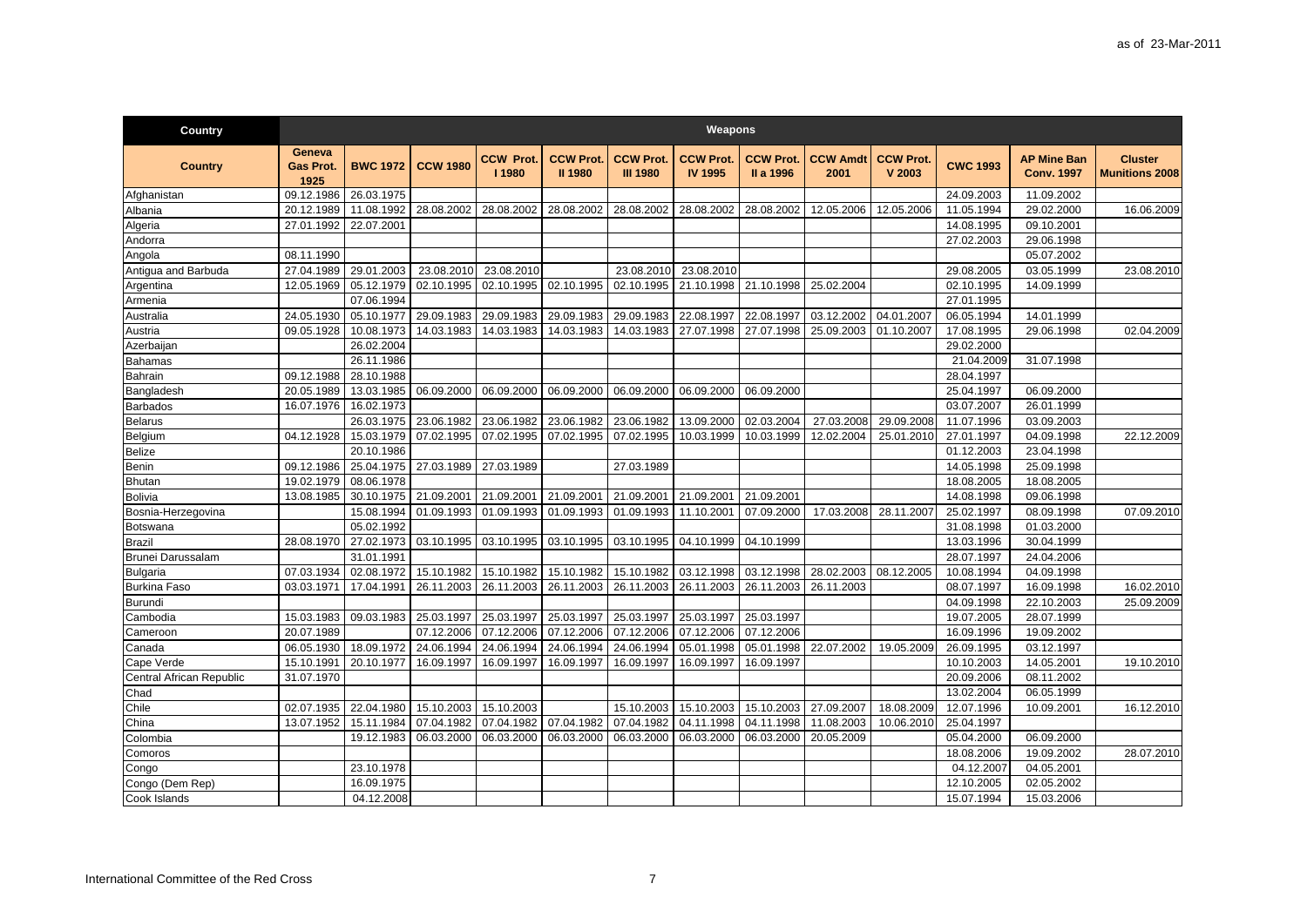| Country                  |                                    |                 |                                                                                                                    |                           |                                    |                                     | Weapons                           |                               |                         |                            |                 |                                         |                                         |
|--------------------------|------------------------------------|-----------------|--------------------------------------------------------------------------------------------------------------------|---------------------------|------------------------------------|-------------------------------------|-----------------------------------|-------------------------------|-------------------------|----------------------------|-----------------|-----------------------------------------|-----------------------------------------|
| <b>Country</b>           | Geneva<br><b>Gas Prot.</b><br>1925 | <b>BWC 1972</b> | <b>CCW 1980</b>                                                                                                    | <b>CCW Prot.</b><br>11980 | <b>CCW Prot.</b><br><b>II 1980</b> | <b>CCW Prot.</b><br><b>III 1980</b> | <b>CCW Prot</b><br><b>IV 1995</b> | <b>CCW Prot.</b><br>II a 1996 | <b>CCW Amdt</b><br>2001 | <b>CCW Prot.</b><br>V 2003 | <b>CWC 1993</b> | <b>AP Mine Ban</b><br><b>Conv. 1997</b> | <b>Cluster</b><br><b>Munitions 2008</b> |
| Costa Rica               | 17.03.2009                         | 17.12.1973      | 17.12.1998                                                                                                         | 17.12.1998                | 17.12.1998                         | 17.12.1998                          | 17.12.1998                        | 17.12.1998                    | 03.06.2009              | 27.04.2009                 | 31.05.1996      | 17.03.1999                              |                                         |
| Côte d'Ivoire            | 27.07.1970                         |                 |                                                                                                                    |                           |                                    |                                     |                                   |                               |                         |                            | 18.12.1995      | 30.06.2000                              |                                         |
| Croatia                  | 18.12.2006                         | 08.10.1991      | 02.12.1993                                                                                                         | 02.12.1993                | 02.12.1993                         | 02.12.1993                          | 25.04.2002                        | 25.04.2002                    | 27.05.2003              | 07.02.2005                 | 23.05.1995      | 20.05.1998                              | 17.08.2009                              |
| Cuba                     | 24.06.1966                         | 21.04.1976      | 02.03.1987                                                                                                         | 02.03.1987                | 02.03.1987                         | 02.03.1987                          |                                   |                               | 17.10.2007              |                            | 29.04.1997      |                                         |                                         |
| Cyprus                   | 12.12.1966                         | 06.11.1973      | 12.12.1988                                                                                                         | 12.12.1988                | 12.12.1988                         | 12.12.1988                          | 22.07.2003                        | 22.07.2003                    |                         | 11.03.2010                 | 28.08.1998      | 17.01.2003                              |                                         |
| Czech Republic           | 16.08.1938                         | 05.04.1993      | 22.02.1993                                                                                                         | 22.02.1993                | 22.02.1993                         | 22.02.1993                          | 10.08.1998                        | 10.08.1998                    | 06.06.2006              | 06.06.2006                 | 06.03.1996      | 26.10.1999                              |                                         |
| Denmark                  | 05.05.1930                         | 01.03.1973      | 07.07.1982                                                                                                         | 07.07.1982                | 07.07.1982                         | 07.07.1982                          | 30.04.1997                        | 30.04.1997                    | 15.09.2004              | 28.06.2005                 | 13.07.1995      | 08.06.1998                              | 12.02.2010                              |
| Djibouti                 |                                    |                 | 29.07.1996                                                                                                         | 29.07.1996                | 29.07.1996                         | 29.07.1996                          |                                   |                               |                         |                            | 25.01.2006      | 18.05.1998                              |                                         |
| Dominica                 |                                    | 08.11.1978      |                                                                                                                    |                           |                                    |                                     |                                   |                               |                         |                            | 12.02.2001      | 26.03.1999                              |                                         |
| Dominican Republic       | 08.12.1970                         | 23.02.1973      | 21.06.2010                                                                                                         | 21.06.2010                | 21.06.2010                         | 21.06.2010                          | 21.06.2010                        | 21.06.2010                    | 21.06.2010              |                            | 27.03.2009      | 30.06.2000                              |                                         |
| Ecuador                  | 16.09.1970                         | 12.03.1975      | 04.05.1982                                                                                                         | 04.05.1982                | 04.05.1982                         | 04.05.1982                          | 16.12.2003                        | 14.08.2000                    | 10.03.2009              | 10.03.2009                 | 06.09.1995      | 29.04.1999                              | 11.05.2010                              |
| Egypt                    | 06.12.1928                         |                 |                                                                                                                    |                           |                                    |                                     |                                   |                               |                         |                            |                 |                                         |                                         |
| El Salvador              |                                    | 31.12.1991      | 26.01.2000                                                                                                         | 26.01.2000                | 26.01.2000                         | 26.01.2000                          | 26.01.2000                        | 26.01.2000                    | 13.09.2007              | 23.03.2006                 | 30.10.1995      | 27.01.1999                              | 10.01.2011                              |
| <b>Equatorial Guinea</b> | 20.05.1989                         | 16.01.1989      |                                                                                                                    |                           |                                    |                                     |                                   |                               |                         |                            | 25.04.1997      | 16.09.1998                              |                                         |
| Eritrea                  |                                    |                 |                                                                                                                    |                           |                                    |                                     |                                   |                               |                         |                            | 14.02.2000      | 27.08.2001                              |                                         |
| Estonia                  | 28.08.1931                         | 21.06.1993      | 20.04.2000                                                                                                         | 20.04.2000                |                                    | 20.04.2000                          | 20.04.2000                        | 20.04.2000                    | 12.05.2003              | 18.12.2006                 | 26.05.1999      | 12.05.2004                              |                                         |
| Ethiopia                 | 07.10.1935                         | 26.05.1975      |                                                                                                                    |                           |                                    |                                     |                                   |                               |                         |                            | 13.05.1996      | 17.12.2004                              |                                         |
| Fiji                     | 21.03.1973                         | 01.10.1973      |                                                                                                                    |                           |                                    |                                     |                                   |                               |                         |                            | 20.01.1993      | 10.06.1998                              | 28.05.2010                              |
| Finland                  | 26.06.1929                         | 04.02.1974      | 08.05.1982                                                                                                         | 08.05.1982                | 08.05.1982                         | 08.05.1982                          | 11.01.1996                        | 03.04.1998                    | 22.06.2004              | 23.03.2005                 | 07.02.1995      |                                         |                                         |
| France                   | 10.05.1926                         | 27.09.1984      | 04.03.1988                                                                                                         | 04.03.1988                | 04.03.1988                         | 18.07.2002                          | 30.06.1998                        | 23.07.1998                    | 10.12.2002              | 31.10.2006                 | 02.03.1995      | 23.07.1998                              | 25.09.2009                              |
| Gabon                    |                                    | 16.08.2007      | 01.10.2007                                                                                                         | 01.10.2007                |                                    | 01.10.2007                          | 22.09.2010                        | 22.09.2010                    |                         | 22.09.2010                 | 08.09.2000      | 08.09.2000                              |                                         |
| Gambia                   | 05.11.1966                         | 21.11.1991      |                                                                                                                    |                           |                                    |                                     |                                   |                               |                         |                            | 19.05.1998      | 23.09.2002                              |                                         |
| Georgia                  |                                    | 22.05.1996      | 29.04.1996                                                                                                         | 29.04.1996                | 29.04.1996                         | 29.04.1996                          | 14.07.2006                        | 08.06.2009                    | 08.06.2009              | 22.12.2008                 | 27.11.1995      |                                         |                                         |
| Germany                  | 25.04.1929                         | 07.04.1983      | 25.11.1992                                                                                                         | 25.11.1992                | 25.11.1992                         | 25.11.1992                          | 27.06.1997                        | 02.05.1997                    | 26.01.2005              | 03.05.2005                 | 12.08.1994      | 23.07.1998                              | 08.07.2009                              |
| Ghana                    | 03.05.1967                         | 06.06.1975      |                                                                                                                    |                           |                                    |                                     |                                   |                               |                         |                            | 09.07.1997      | 30.06.2000                              | 03.02.2011                              |
| Greece                   | 30.05.1931                         | 10.12.1975      | 28.01.1992                                                                                                         | 28.01.1992                | 28.01.1992                         | 28.01.1992                          | 05.08.1997                        | 20.01.1999                    | 26.11.2004              |                            | 22.12.1994      | 25.09.2003                              |                                         |
| Grenada                  | 03.01.1989                         | 22.10.1986      |                                                                                                                    |                           |                                    |                                     |                                   |                               |                         |                            | 03.06.2005      | 19.08.1998                              |                                         |
| Guatemala                | 03.05.1983                         | 19.09.1973      | 21.07.1983                                                                                                         | 21.07.1983                | 21.07.1983                         | 21.07.1983                          | 30.08.2002                        | 29.10.2001                    | 13.02.2009              | 28.02.2008                 | 12.02.2003      | 26.03.1999                              | 03.11.2010                              |
| Guinea                   |                                    |                 |                                                                                                                    |                           |                                    |                                     |                                   |                               |                         |                            | 09.06.1997      | 08.10.1998                              |                                         |
| Guinea-Bissau            | 20.05.1989                         | 20.08.1976      | 06.08.2008                                                                                                         | 06.08.2008                | 06.08.2008                         | 06.08.2008                          | 06.08.2008                        | 06.08.2008                    | 06.08.2008              | 06.08.2008                 | 20.05.2008      | 22.05.2001                              | 29.11.2010                              |
| Guyana                   |                                    |                 |                                                                                                                    |                           |                                    |                                     |                                   |                               |                         |                            | 12.09.1997      | 05.08.2003                              |                                         |
| Haiti                    |                                    |                 |                                                                                                                    |                           |                                    |                                     |                                   |                               |                         |                            | 22.02.2006      | 15.02.2006                              |                                         |
| <b>Holy See</b>          | 18.10.1966                         | 04.01.2002      | 22.07.1997                                                                                                         | 22.07.1997                | 22.07.1997                         | 22.07.1997                          | 22.07.1997                        | 22.07.1997                    | 09.12.2002              | 13.12.2005                 | 12.05.1999      | 17.02.1998                              | 03.12.2008                              |
| Honduras                 |                                    | 14.03.1979      | 30.10.2003                                                                                                         | 30.10.2003                | 30.10.2003                         | 30.10.2003                          | 30.10.2003                        | 30.10.2003                    |                         | 16.08.2010                 | 29.08.2005      | 24.09.1998                              |                                         |
| Hungary                  | 11.10.1952                         | 27.12.1972      | 14.06.1982                                                                                                         | 14.06.1982                | 14.06.1982                         | 14.06.1982                          | 30.01.1998                        | 30.01.1998                    | 27.12.2002              | 13.11.2006                 | 31.10.1996      | 06.04.1998                              |                                         |
| Iceland                  | 02.11.1967                         | 15.02.1973      | 22.08.2008                                                                                                         | 22.08.2008                | 22.08.2008                         | 22.08.2008                          | 22.08.2008                        | 22.08.2008                    | 22.08.2008              | 22.08.2008                 | 28.04.1997      | 05.05.1999                              |                                         |
| India                    | 09.04.1930                         | 15.07.1974      | 01.03.1984                                                                                                         | 01.03.1984                | 01.03.1984                         | 01.03.1984                          | 02.09.1999                        | 02.09.1999                    | 18.05.2005              | 18.05.2005                 | 03.09.1996      |                                         |                                         |
| Indonesia                | 21.01.1971                         | 19.02.1992      |                                                                                                                    |                           |                                    |                                     |                                   |                               |                         |                            | 12.11.1998      | 20.02.2007                              |                                         |
| Iran (Islamic Rep)       | 05.11.1929                         | 22.08.1973      |                                                                                                                    |                           |                                    |                                     |                                   |                               |                         |                            | 03.11.1997      |                                         |                                         |
| Iraq                     | 08.09.1931                         | 19.06.1991      |                                                                                                                    |                           |                                    |                                     |                                   |                               |                         |                            | 13.01.2009      | 15.08.2007                              |                                         |
| Ireland                  | 29.08.1930                         |                 | 27.10.1972   13.03.1995   13.03.1995   13.03.1995   13.03.1995   27.03.1997   27.03.1997   08.11.2006   08.11.2006 |                           |                                    |                                     |                                   |                               |                         |                            | 24.06.1996      | 03.12.1997                              | 03.12.2008                              |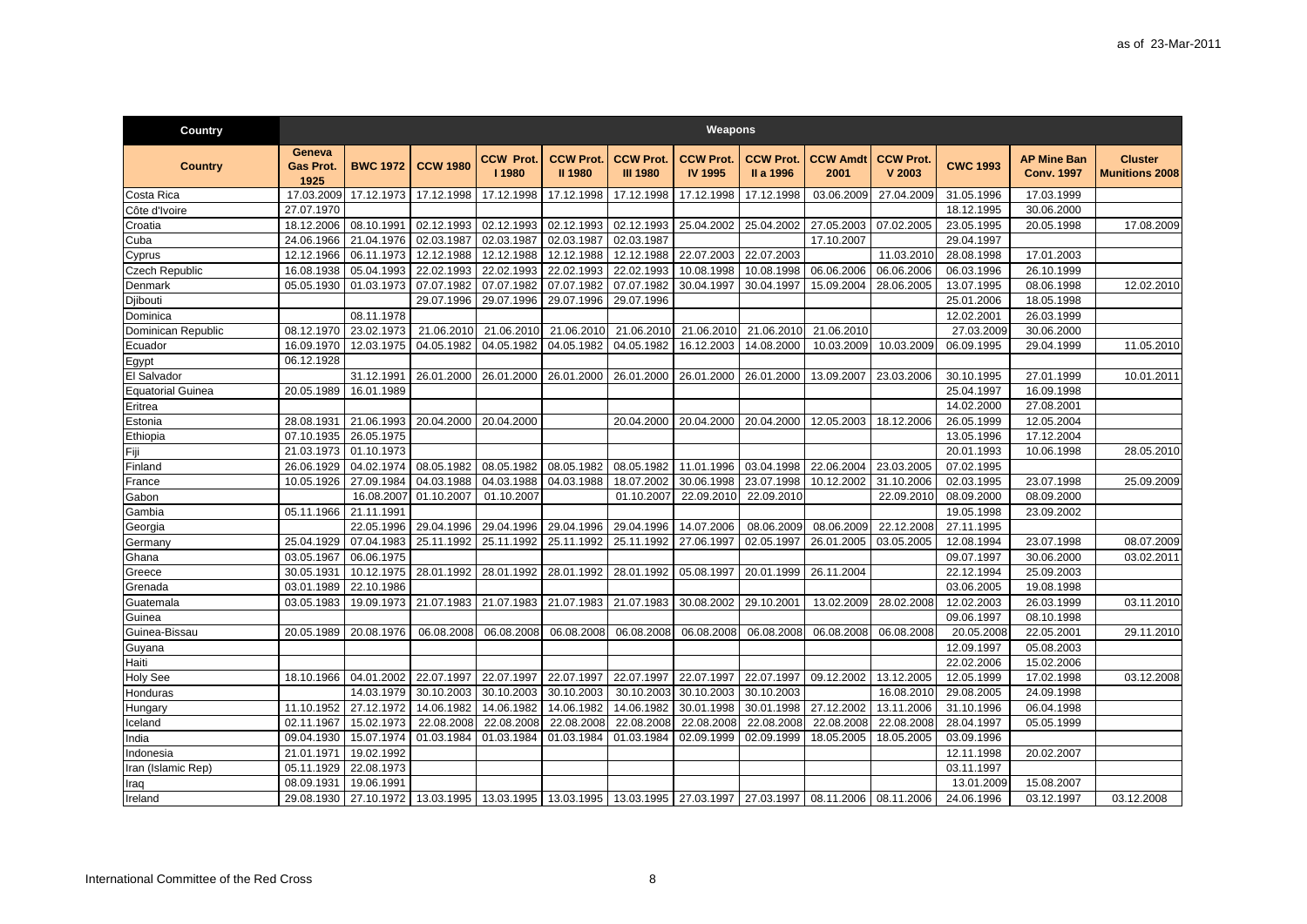| Country                   |                                    |                 |                 |                           |                                    |                                     | Weapons                                                                     |                               |                         |                            |                 |                                         |                                         |
|---------------------------|------------------------------------|-----------------|-----------------|---------------------------|------------------------------------|-------------------------------------|-----------------------------------------------------------------------------|-------------------------------|-------------------------|----------------------------|-----------------|-----------------------------------------|-----------------------------------------|
| <b>Country</b>            | Geneva<br><b>Gas Prot.</b><br>1925 | <b>BWC 1972</b> | <b>CCW 1980</b> | <b>CCW Prot.</b><br>11980 | <b>CCW Prot.</b><br><b>II 1980</b> | <b>CCW Prot.</b><br><b>III 1980</b> | <b>CCW Prot.</b><br><b>IV 1995</b>                                          | <b>CCW Prot.</b><br>II a 1996 | <b>CCW Amdt</b><br>2001 | <b>CCW Prot.</b><br>V 2003 | <b>CWC 1993</b> | <b>AP Mine Ban</b><br><b>Conv. 1997</b> | <b>Cluster</b><br><b>Munitions 2008</b> |
| Israel                    | 20.02.1969                         |                 | 22.03.1995      | 22.03.1995                | 22.03.1995                         |                                     | 30.10.2000                                                                  | 30.10.2000                    |                         |                            |                 |                                         |                                         |
| Italy                     | 03.04.1928                         | 30.05.1975      | 20.01.1995      | 20.01.1995                | 20.01.1995                         | 20.01.1995                          | 13.01.1999                                                                  | 13.01.1999                    | 01.09.2004              | 11.02.2010                 | 08.12.1995      | 23.04.1999                              |                                         |
| Jamaica                   | 28.07.1970                         | 13.08.1975      | 25.09.2008      | 25.09.2008                |                                    | 25.09.2008                          | 25.09.2008                                                                  | 25.09.2008                    | 25.09.2008              | 25.09.2008                 | 08.09.2000      | 17.07.1998                              |                                         |
| Japan                     | 21.05.1970                         | 18.06.1982      | 09.06.1982      | 09.06.1982                | 09.06.1982                         | 09.06.1982                          | 10.06.1997                                                                  | 10.06.1997                    | 10.07.2003              |                            | 15.09.1995      | 30.09.1998                              | 14.07.2009                              |
| Jordan                    | 20.01.1977                         | 27.06.1975      | 19.10.1995      | 19.10.1995                |                                    | 19.10.1995                          |                                                                             | 06.09.2000                    |                         |                            | 29.10.1997      | 13.11.1998                              |                                         |
| Kazakhstan                |                                    | 28.06.2007      | 08.07.2009      | 08.07.2009                |                                    | 08.07.2009                          | 08.07.2009                                                                  |                               |                         |                            | 23.03.2000      |                                         |                                         |
| Kenya                     | 06.07.1970                         | 07.01.1976      |                 |                           |                                    |                                     |                                                                             |                               |                         |                            | 25.04.1997      | 23.01.2001                              |                                         |
| Kiribati                  |                                    |                 |                 |                           |                                    |                                     |                                                                             |                               |                         |                            | 07.09.2000      | 07.09.2000                              |                                         |
| Korea (Dem.People's Rep.) | 04.01.1989                         | 13.03.1987      |                 |                           |                                    |                                     |                                                                             |                               |                         |                            |                 |                                         |                                         |
| Korea (Republic of)       | 04.01.1989                         | 25.06.1987      | 09.05.2001      | 09.05.2001                |                                    |                                     |                                                                             | 09.05.2001                    | 13.02.2003              | 23.01.2008                 | 28.04.1997      |                                         |                                         |
| Kuwait                    | 15.12.1971                         | 26.07.1972      |                 |                           |                                    |                                     |                                                                             |                               |                         |                            | 28.05.1997      | 30.07.2007                              |                                         |
| Kyrgyzstan                |                                    | 12.10.2004      |                 |                           |                                    |                                     |                                                                             |                               |                         |                            | 29.09.2003      |                                         |                                         |
| ao (People's Dem.)        | 20.05.1989                         | 25.04.1973      | 03.01.1983      | 03.01.1983                | 03.01.1983                         | 03.01.1983                          |                                                                             |                               |                         |                            | 25.02.1997      |                                         | 18.03.2009                              |
| _atvia                    | 03.06.1931                         | 06.02.1997      | 04.01.1993      | 04.01.1993                | 04.01.1993                         | 04.01.1993                          | 11.03.1998                                                                  | 22.08.2002                    | 23.04.2003              | 16.09.2009                 | 23.07.1996      | 01.07.2005                              |                                         |
| .ebanon                   | 17.04.1969                         | 26.03.1975      |                 |                           |                                    |                                     |                                                                             |                               |                         |                            | 20.11.2008      |                                         | 05.11.2010                              |
| .esotho                   | 10.03.1972                         | 06.09.1977      | 06.09.2000      | 06.09.2000                | 06.09.2000                         | 06.09.2000                          |                                                                             |                               |                         |                            | 07.12.1994      | 02.12.1998                              | 28.05.2010                              |
| iberia                    | 17.06.1927                         |                 | 16.09.2005      | 16.09.2005                | 16.09.2005                         | 16.09.2005                          | 16.09.2005                                                                  | 16.09.2005                    | 16.09.2005              | 16.09.2005                 | 23.02.2006      | 23.12.1999                              |                                         |
| Libyan Arab Jamahiriya    | 29.12.1971                         | 19.01.1982      |                 |                           |                                    |                                     |                                                                             |                               |                         |                            | 06.01.2004      |                                         |                                         |
| Liechtenstein             | 06.09.1991                         | 06.06.1991      | 16.08.1989      | 16.08.1989                | 16.08.1989                         | 16.08.1989                          | 19.11.1997                                                                  | 19.11.1997                    | 18.06.2004              | 12.05.2006                 | 24.11.1999      | 05.10.1999                              |                                         |
| _ithuania                 | 15.06.1933                         | 10.02.1998      | 03.06.1998      | 03.06.1998                |                                    | 03.06.1998                          | 03.06.1998                                                                  | 03.06.1998                    | 12.05.2003              | 29.09.2004                 | 15.04.1998      | 12.05.2003                              |                                         |
| Luxembourg                | 01.09.1936                         | 23.03.1976      | 21.05.1996      | 21.05.1996                | 21.05.1996                         | 21.05.1996                          | 05.08.1999                                                                  | 05.08.1999                    | 13.06.2005              | 13.06.2005                 | 15.04.1997      | 14.06.1999                              | 10.07.2009                              |
| Madagascar                | 02.08.1967                         | 07.03.2008      | 14.03.2008      | 14.03.2008                | 14.03.2008                         | 14.03.2008                          | 14.03.2008                                                                  | 14.03.2008                    |                         | 14.03.2008                 | 20.10.2004      | 16.09.1999                              |                                         |
| Malawi                    | 14.09.1970                         |                 |                 |                           |                                    |                                     |                                                                             |                               |                         |                            | 11.06.1998      | 13.08.1998                              | 07.10.2009                              |
| Malaysia                  | 10.12.1970                         | 06.10.1991      |                 |                           |                                    |                                     |                                                                             |                               |                         |                            | 20.04.2000      | 22.04.1999                              |                                         |
| Maldives                  | 27.12.1966                         | 02.08.1993      | 07.09.2000      | 07.09.2000                |                                    | 07.09.2000                          | 07.09.2000                                                                  | 07.09.2000                    |                         |                            | 31.05.1994      | 07.09.2000                              |                                         |
| Mali                      |                                    | 25.11.2002      | 24.10.2001      | 24.10.2001                | 24.10.2001                         | 24.10.2001                          | 24.10.2001                                                                  | 24.10.2001                    |                         | 24.04.2009                 | 28.04.1997      | 02.06.1998                              | 30.06.2010                              |
| Malta                     | 21.09.1964                         | 07.04.1975      | 26.06.1995      | 26.06.1995                | 26.06.1995                         | 26.06.1995                          | 24.09.2004                                                                  | 24.09.2004                    | 24.09.2004              | 22.09.2006                 | 28.04.1997      | 07.05.2001                              | 24.09.2009                              |
| Marshall                  |                                    |                 |                 |                           |                                    |                                     |                                                                             |                               |                         |                            | 19.05.2004      |                                         |                                         |
| Mauritania                |                                    |                 |                 |                           |                                    |                                     |                                                                             |                               |                         |                            | 09.02.1998      | 21.07.2000                              |                                         |
| <b>Mauritius</b>          | 12.03.1968                         | 11.01.1973      | 06.05.1996      | 06.05.1996                | 06.05.1996                         | 06.05.1996                          | 24.12.2002                                                                  |                               |                         |                            | 09.02.1993      | 03.12.1997                              |                                         |
| Mexico                    | 28.05.1932                         | 08.04.1974      | 11.02.1982      | 11.02.1982                | 11.02.1982                         | 11.02.1982                          | 10.03.1998                                                                  |                               | 22.05.2003              |                            | 29.08.1994      | 09.06.1998                              | 06.05.2009                              |
| Micronesia                |                                    |                 |                 |                           |                                    |                                     |                                                                             |                               |                         |                            | 21.06.1999      |                                         |                                         |
| Moldova (Republic of)     |                                    | 05.11.2004      | 08.09.2000      | 08.09.2000                | 08.09.2000                         | 08.09.2000                          | 08.09.2000                                                                  | 16.07.2001                    | 05.01.2005              | 21.04.2008                 | 08.07.1996      | 08.09.2000                              | 16.02.2010                              |
| Monaco                    | 06.01.1967                         | 30.04.1999      | 12.08.1997      | 12.08.1997                |                                    |                                     |                                                                             | 04.05.1997                    |                         |                            | 01.06.1995      | 17.11.1998                              | 21.09.2010                              |
| Mongolia                  | 06.12.1968                         | 14.09.1972      | 08.06.1982      | 08.06.1982                | 08.06.1982                         | 08.06.1982                          | 06.04.1999                                                                  |                               |                         |                            | 17.01.1995      |                                         |                                         |
| Montenegro (Republic of)  |                                    | 03.06.2007      | 23.10.2006      | 23.10.2006                | 23.10.2006                         | 23.10.2006                          | 23.10.2006                                                                  |                               | 23.10.2006              |                            | 23.10.2006      | 23.10.2006                              | 25.01.2010                              |
| Morocco                   | 13.10.1970                         | 21.03.2002      | 19.03.2002      |                           | 19.03.2002                         |                                     | 19.03.2002                                                                  | 19.03.2002                    |                         |                            | 28.12.1995      |                                         |                                         |
| Mozambique                |                                    |                 |                 |                           |                                    |                                     |                                                                             |                               |                         |                            | 15.08.2000      | 25.08.1998                              | 14.03.2011                              |
|                           |                                    |                 |                 |                           |                                    |                                     |                                                                             |                               |                         |                            |                 |                                         |                                         |
| Myanmar<br>Namibia        |                                    |                 |                 |                           |                                    |                                     |                                                                             |                               |                         |                            | 24.11.1995      | 21.09.1998                              |                                         |
|                           |                                    |                 |                 |                           |                                    |                                     |                                                                             |                               |                         |                            |                 |                                         |                                         |
| Nauru                     |                                    |                 |                 |                           |                                    |                                     | 12.11.2001   12.11.2001   12.11.2001   12.11.2001   12.11.2001   12.11.2001 |                               |                         |                            | 12.11.2001      | 07.08.2000                              |                                         |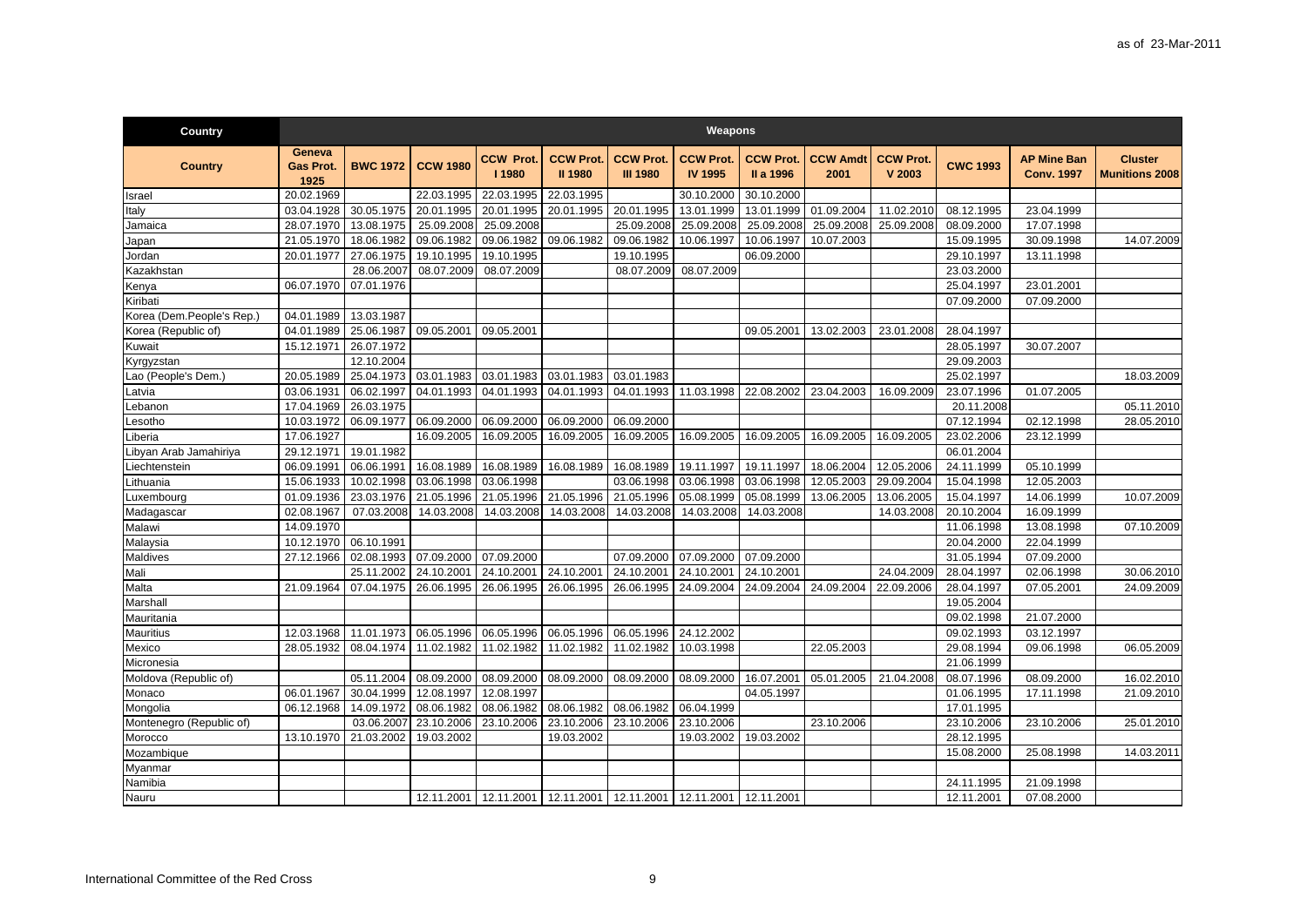| <b>Country</b>            |                                    |                 |                                                                                          |                          |                                    |                                     | Weapons                            |                               |                         |                            |                 |                                         |                                         |
|---------------------------|------------------------------------|-----------------|------------------------------------------------------------------------------------------|--------------------------|------------------------------------|-------------------------------------|------------------------------------|-------------------------------|-------------------------|----------------------------|-----------------|-----------------------------------------|-----------------------------------------|
| <b>Country</b>            | Geneva<br><b>Gas Prot.</b><br>1925 | <b>BWC 1972</b> | <b>CCW 1980</b>                                                                          | <b>CCW Prot</b><br>11980 | <b>CCW Prot.</b><br><b>II 1980</b> | <b>CCW Prot.</b><br><b>III 1980</b> | <b>CCW Prot.</b><br><b>IV 1995</b> | <b>CCW Prot.</b><br>II a 1996 | <b>CCW Amdt</b><br>2001 | <b>CCW Prot.</b><br>V 2003 | <b>CWC 1993</b> | <b>AP Mine Ban</b><br><b>Conv. 1997</b> | <b>Cluster</b><br><b>Munitions 2008</b> |
| Nepal                     | 09.05.1969                         |                 |                                                                                          |                          |                                    |                                     |                                    |                               |                         |                            | 18.11.1997      |                                         |                                         |
| Netherlands               | 31.10.1930                         | 22.06.1981      | 18.06.1987                                                                               | 18.06.1987               | 18.06.1987                         | 18.06.1987                          | 25.03.1999                         | 25.03.1999                    | 19.05.2004              | 18.07.2005                 | 30.06.1995      | 12.04.1999                              |                                         |
| New Zealand               | 24.05.1930                         | 18.12.1972      | 18.10.1993                                                                               | 18.10.1993               | 18.10.1993                         | 18.10.1993                          | 08.01.1998                         | 08.01.1998                    |                         | 02.10.2007                 | 15.07.1996      | 27.01.1999                              | 22.12.2009                              |
| Nicaragua                 | 05.10.1990                         | 07.08.1975      | 05.12.2000                                                                               | 05.12.2000               |                                    | 05.12.2000                          | 05.12.2000                         | 05.12.2000                    | 06.09.2007              | 15.09.2005                 | 05.10.1999      | 30.11.1998                              | 02.11.2009                              |
| Niger                     | 05.04.1967                         | 23.06.1972      | 10.11.1992                                                                               | 10.11.1992               | 10.11.1992                         | 10.11.1992                          | 18.09.2007                         | 18.09.2007                    | 18.09.2007              |                            | 09.04.1997      | 23.03.1999                              | 02.06.2009                              |
| Nigeria                   | 15.10.1968                         | 09.07.1973      |                                                                                          |                          |                                    |                                     |                                    |                               |                         |                            | 20.05.1999      | 27.09.2001                              |                                         |
| Niue                      |                                    |                 |                                                                                          |                          |                                    |                                     |                                    |                               |                         |                            | 21.04.2005      | 15.04.1998                              |                                         |
| Norway                    | 27.07.1932                         | 01.08.1973      | 07.06.1983                                                                               | 07.06.1983               | 07.06.1983                         | 07.06.1983                          | 20.04.1998                         | 20.04.1998                    | 18.11.2003              | 08.12.2005                 | 07.04.1994      | 09.07.1998                              | 03.12.2008                              |
| Oman                      |                                    | 31.03.1992      |                                                                                          |                          |                                    |                                     |                                    |                               |                         |                            | 08.02.1995      |                                         |                                         |
| Pakistan                  | 15.04.1960                         | 03.10.1974      | 01.04.1985                                                                               | 01.04.1985               | 01.04.1985                         | 01.04.1985                          | 05.12.2000                         | 09.03.1999                    |                         | 03.02.2009                 | 28.10.1997      |                                         |                                         |
| Palau                     |                                    | 03.02.2003      |                                                                                          |                          |                                    |                                     |                                    |                               |                         |                            | 03.02.2003      | 19.11.2007                              |                                         |
| Panama                    | 04.12.1970                         | 20.03.1974      | 26.03.1997                                                                               | 26.03.1997               | 26.03.1997                         | 26.03.1997                          | 26.03.1997                         | 03.10.1999                    | 16.08.2004              | 29.11.2010                 | 07.10.1998      | 07.10.1998                              | 29.11.2010                              |
| Papua New Guinea          | 02.09.1980                         | 27.10.1980      |                                                                                          |                          |                                    |                                     |                                    |                               |                         |                            | 17.04.1996      | 28.06.2004                              |                                         |
| Paraguay                  | 22.10.1933                         | 09.06.1976      | 22.09.2004                                                                               | 22.09.2004               | 22.09.2004                         | 22.09.2004                          | 03.12.2008                         | 22.09.2004                    | 03.12.2008              | 03.12.2008                 | 01.12.1994      | 13.11.1998                              |                                         |
| Peru                      | 13.08.1985                         | 05.06.1985      | 03.07.1997                                                                               | 03.07.1997               |                                    | 03.07.1997                          | 03.07.1997                         | 03.07.1997                    | 14.02.2005              | 29.05.2009                 | 20.07.1995      | 17.06.1998                              |                                         |
| Philippines               | 08.06.1973                         | 21.05.1973      | 15.07.1996                                                                               | 15.07.1996               | 15.07.1996                         | 15.07.1996                          | 12.06.1997                         | 12.06.1997                    |                         |                            | 11.12.1996      | 15.02.2000                              |                                         |
| Poland                    | 04.02.1929                         | 25.01.1973      | 02.06.1983                                                                               | 02.06.1983               | 02.06.1983                         | 02.06.1983                          | 23.09.2004                         | 14.10.2003                    | 15.09.2006              |                            | 23.08.1995      |                                         |                                         |
| Portugal                  | 01.07.1930                         | 15.05.1975      | 04.04.1997                                                                               | 04.04.1997               | 04.04.1997                         | 04.04.1997                          | 12.11.2001                         | 31.03.1999                    | 22.02.2008              | 22.02.2008                 | 10.09.1996      | 19.02.1999                              | 03.09.2011                              |
| Qatar                     | 18.10.1976                         | 17.04.1975      | 16.11.2009                                                                               | 16.11.2009               | 16.11.2009                         | 16.11.2009                          |                                    |                               |                         | 16.11.2009                 | 03.09.1997      | 13.10.1998                              |                                         |
| Romania                   | 23.08.1929                         | 26.07.1979      | 26.07.1995                                                                               | 26.07.1995               | 26.07.1995                         | 26.07.1995                          | 25.08.2003                         | 25.08.2003                    | 25.08.2003              | 29.01.2008                 | 15.02.1995      | 30.11.2000                              |                                         |
| <b>Russian Federation</b> | 05.04.1928                         | 26.03.1975      | 10.06.1982                                                                               | 10.06.1982               | 10.06.1982                         | 10.06.1982                          | 09.09.1999                         | 02.03.2005                    | 24.01.2007              | 21.07.2008                 | 05.11.1997      |                                         |                                         |
| Rwanda                    | 11.05.1964                         | 20.05.1975      |                                                                                          |                          |                                    |                                     |                                    |                               |                         |                            | 31.03.2004      | 08.06.2000                              |                                         |
| Saint Kitts and Nevis     | 27.04.1989                         | 02.04.1991      |                                                                                          |                          |                                    |                                     |                                    |                               |                         |                            | 21.05.2004      | 02.12.1998                              |                                         |
| Saint Lucia               | 21.12.1988                         | 26.11.1986      |                                                                                          |                          |                                    |                                     |                                    |                               |                         |                            | 09.04.1997      | 13.04.1999                              |                                         |
| Saint Vincent & Grenadine | 24.03.1999                         | 13.05.1999      | 06.12.2010                                                                               | 06.12.2010               |                                    | 06.12.2010                          | 06.12.2010                         | 06.12.2010                    |                         | 06.12.2010                 | 18.09.2002      | 01.08.2001                              | 29.10.2010                              |
| Samoa                     |                                    |                 |                                                                                          |                          |                                    |                                     |                                    |                               |                         |                            | 27.09.2002      | 23.07.1998                              | 28.04.2010                              |
| San Marino                |                                    | 11.03.1975      |                                                                                          |                          |                                    |                                     |                                    |                               |                         |                            | 10.12.1999      | 18.03.1998                              | 10.07.2009                              |
| Sao Tome and Principe     |                                    | 24.08.1979      |                                                                                          |                          |                                    |                                     |                                    |                               |                         |                            | 09.09.2003      | 31.03.2003                              |                                         |
| Saudi Arabia              | 27.01.1971                         | 24.05.1972      | 07.12.2007                                                                               | 07.12.2007               |                                    | 07.12.2007                          | 07.12.2007                         |                               |                         | 08.01.2010                 | 09.08.1996      |                                         |                                         |
| Senegal                   | 15.06.1977                         | 26.03.1975      | 29.11.1999                                                                               |                          |                                    | 29.11.1999                          |                                    | 29.11.1999                    |                         | 06.11.2008                 | 20.07.1998      | 24.09.1998                              |                                         |
| Serbia (Republic of)      | 06.03.2006                         | 13.06.2001      | 12.03.2001                                                                               | 12.03.2001               | 12.03.2001                         | 12.03.2001                          | 12.08.2003                         | 14.02.2011                    | 11.11.2003              |                            | 20.04.2000      | 18.09.2003                              |                                         |
| Seychelles                |                                    | 11.10.1979      | 08.06.2000                                                                               | 08.06.2000               | 08.06.2000                         | 08.06.2000                          | 08.06.2000                         | 08.06.2000                    |                         |                            | 07.04.1993      | 02.06.2000                              | 20.05.2010                              |
| Sierra Leone              | 20.03.1967                         | 29.06.1976      | 30.09.2004                                                                               | 30.09.2004               |                                    | 30.09.2004                          | 30.09.2004                         | 30.09.2004                    | 30.09.2004              | 30.09.2004                 | 30.09.2004      | 25.04.2001                              | 03.12.2008                              |
| Singapore                 |                                    | 02.12.1975      |                                                                                          |                          |                                    |                                     |                                    |                               |                         |                            | 21.05.1997      |                                         |                                         |
| Slovakia                  | 16.08.1938                         | 17.05.1993      | 28.05.1993                                                                               | 28.05.1993               | 28.05.1993                         | 28.05.1993                          | 30.11.1999                         | 30.11.1999                    | 11.02.2004              | 23.03.2006                 | 27.10.1995      | 25.02.1999                              |                                         |
| Slovenia                  | 08.04.2008                         | 07.04.1992      | 06.07.1992                                                                               | 06.07.1992               | 06.07.1992                         | 06.07.1992                          | 03.12.2002                         | 03.12.2002                    | 02.07.2008              | 22.02.2007                 | 11.06.1997      | 27.10.1998                              | 19.08.2009                              |
| Solomon Islands           | 01.06.1981                         | 17.06.1981      |                                                                                          |                          |                                    |                                     |                                    |                               |                         |                            | 23.09.2004      | 26.01.1999                              |                                         |
| Somalia                   |                                    |                 |                                                                                          |                          |                                    |                                     |                                    |                               |                         |                            |                 |                                         |                                         |
| South Africa              | 24.05.1930                         | 03.11.1975      | 13.09.1995                                                                               | 13.09.1995               | 13.09.1995                         | 13.09.1995                          | 26.06.1998                         | 26.06.1998                    |                         |                            | 13.09.1995      | 26.06.1998                              |                                         |
| Spain                     | 22.08.1929                         | 20.06.1979      | 29.12.1993                                                                               | 29.12.1993               | 29.12.1993                         | 29.12.1993                          | 19.01.1998                         | 27.01.1998                    | 09.02.2004              | 02.09.2007                 | 03.08.1994      | 19.01.1999                              | 17.06.2009                              |
| Sri Lanka                 | 20.01.1954                         |                 | 18.11.1986   24.09.2004   24.09.2004   24.09.2004   24.09.2004   24.09.2004   24.09.2004 |                          |                                    |                                     |                                    |                               | 24.09.2004              |                            | 19.08.1994      |                                         |                                         |